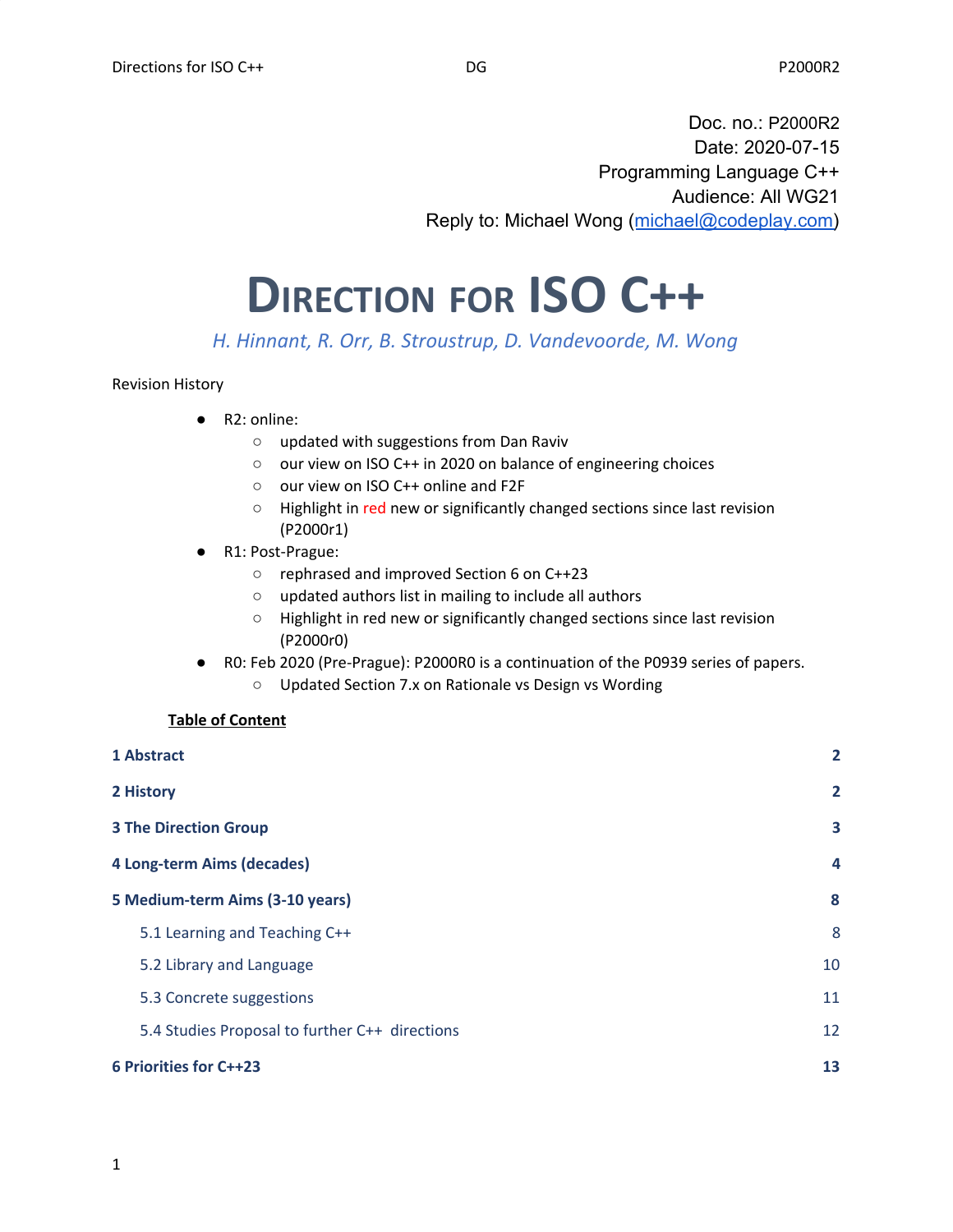| <b>7 Process Issues</b>                                    | 14 |
|------------------------------------------------------------|----|
| 7.1 Trust                                                  | 18 |
| 7.2 Proposal processing                                    | 20 |
| 7.2.1 Guidance on Converging on unified proposals          | 21 |
| 7.2.2 ABI Stability                                        | 22 |
| 7.3 The role of TSs                                        | 23 |
| 7.4 "Details" vs. Design                                   | 24 |
| 7.5 Rationale, Design, and Wording                         | 25 |
| 7.6 Balance of concerns and engineering approach tradeoffs | 26 |
| 7.7 C++ future online and F2F                              | 27 |
| 8 The C++ Programmers' Bill of Rights                      | 28 |
| 8.1 "The C++ Programmers' Bill of Rights."                 | 28 |
| <b>9 Caveat</b>                                            | 29 |
| <b>10 Acknowledgements</b>                                 | 30 |
| <b>11 References</b>                                       | 30 |

# <span id="page-1-0"></span>1 Abstract

This is intended as a document updated as times go by and new facts and opinions emerge. It tries to articulate our aims for C++, the challenges faced, and some concrete suggestions for priorities.

This document differs from most papers by aiming for a global view and placing individual features in context, trying to avoid delving into technical details of individual proposals except where those "details" could affect the language as a whole or its tool environments.

To prevent this document from becoming toothless "pure philosophy," we propose giving priority to specific areas of development and to specific proposals in those areas.

Suggested improvements are welcome.

# <span id="page-1-1"></span>2 History

The Direction Group (DG) was created in response to calls for more thought about the direction of C++'s evolution (language and standard library) and comments about our self-established processes in WG21. The specific "call to action" was [Operating](http://www.open-std.org/jtc1/sc22/wg21/docs/papers/2017/p0559r0.pdf) principles for C++ [Winkel,2017] by several Heads of National Delegations.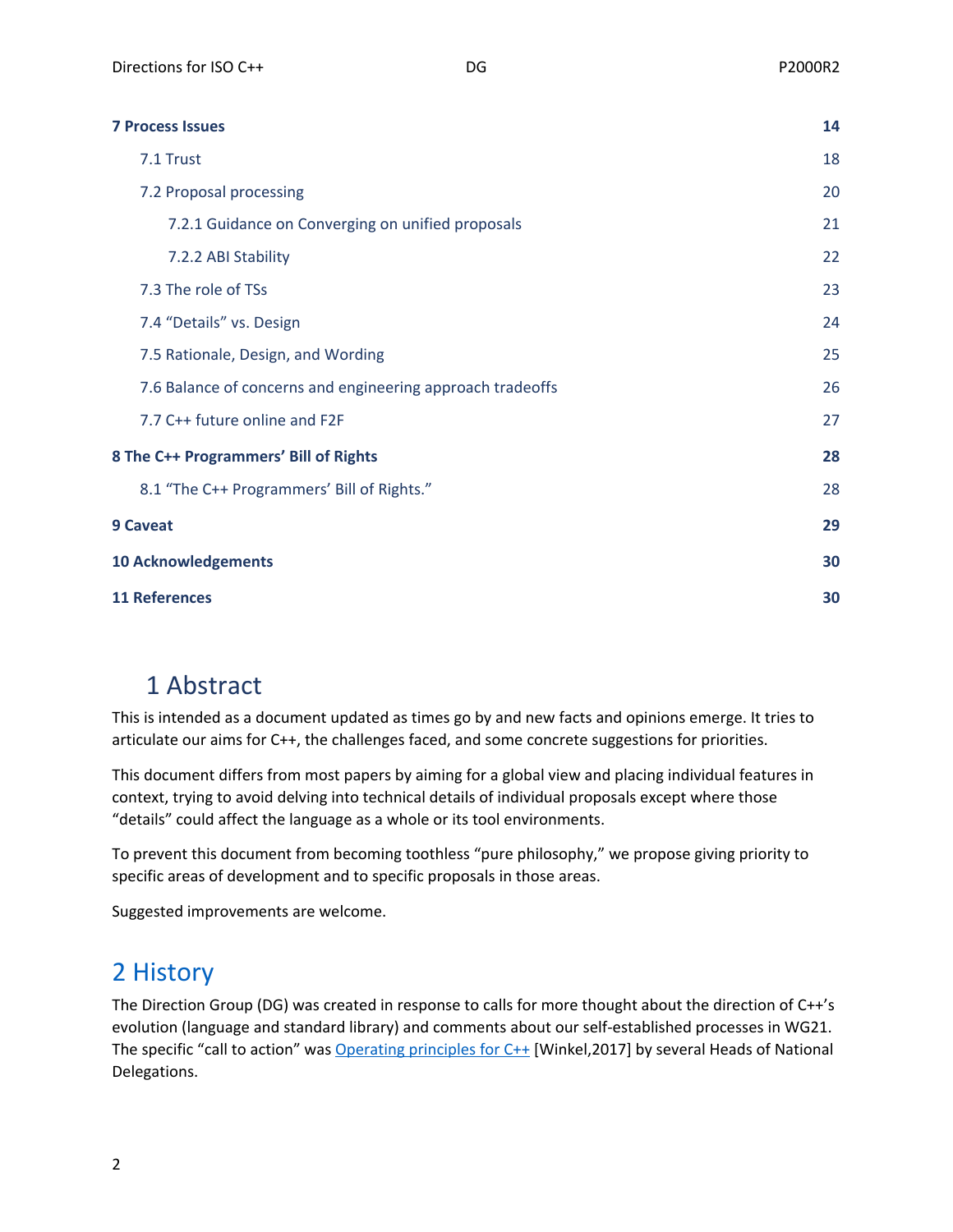We see C++ in danger of losing coherency due to proposals based on differing and sometimes mutually contradictory design philosophies and differing stylistic tastes. For that reason, we recommend that you (re)read [Winkel,2017] before proposing a new feature (language or library).

[Winkel,2017] quoted heavily from D&E. However, during the presentation of C++ [Stability,](http://www.open-std.org/jtc1/sc22/wg21/docs/papers/2017/p0684r0.pdf) Velocity, and [Deployment](http://www.open-std.org/jtc1/sc22/wg21/docs/papers/2017/p0684r0.pdf) Plans [Winters,2017] at the June 2017 Toronto meeting to an almost complete WG21, Titus Winters asked for a show of hands of who had read "The Design and Evolution of C++" [Stroustrup,1994]. Only about a quarter of the hands went up. Assuming that another quarter was shy or distracted, that indicates that half of the committee have never read the articulation of key design principles and decisions for C++. Part of the reason for that Is that copies of D&E can be hard to find. Consequently, we offered every member of the committee a free copy and ensured that Addison Wesley made D&E available again (in paper and electronic versions).

We strongly recommend that someone who wants to push or oppose a proposal read [Stroustrup,1994] and its related HOPL papers ([Stroustrup,1993] and [Stroustrup,2007]). Our impression is that many members of WG21 have an inaccurate view of how and why C++ succeeded and some are pushing popular approaches that in the past have led to failure (e.g., by languages following those approaches and losing out to C++). Obviously aims, techniques, and ideals change over decades, progress happens, but it is dangerous to operate in ignorance of past successes and failures.

# <span id="page-2-0"></span>3 The Direction Group

The direction group's (DG) charter is [Sutter,2018]:

Direction group. The direction group is a small by-invitation group of experienced participants who are asked to recommend priorities for WG21. Currently, that group consists of: Howard Hinnant, Roger Orr, Bjarne Stroustrup, Daveed Vandevoorde, and Michael Wong. Their charter includes setting forth a group opinion on:

● Evolution direction (language and library): This includes both language and library topics, and includes both proposals in hand and proposals we do not have but should solicit. The direction group maintains a list of the proposals it considers the most important for the next version of C++ or to otherwise make progress such as in a TS, and the design group chairs use that list to prioritize work at meetings. Typically, work on other topics will occur after there's nothing further left to do at this meeting to advance the listed items.

● Providing an opinion on any specific proposal: This includes whether the proposal should be pursued or not, and if pursued any changes that should be considered. Design group participants are strongly encouraged to give weight to an opinion that the direction group feel strongly enough about to suggest.

We are concerned with both the long-term and the shorter-term direction and handling of proposals, especially where they may intersect multiple WGs. When looking at direction and at individual proposals, we try to consider the interests of the larger C++ community, rather than just the narrower interests of WG21 members.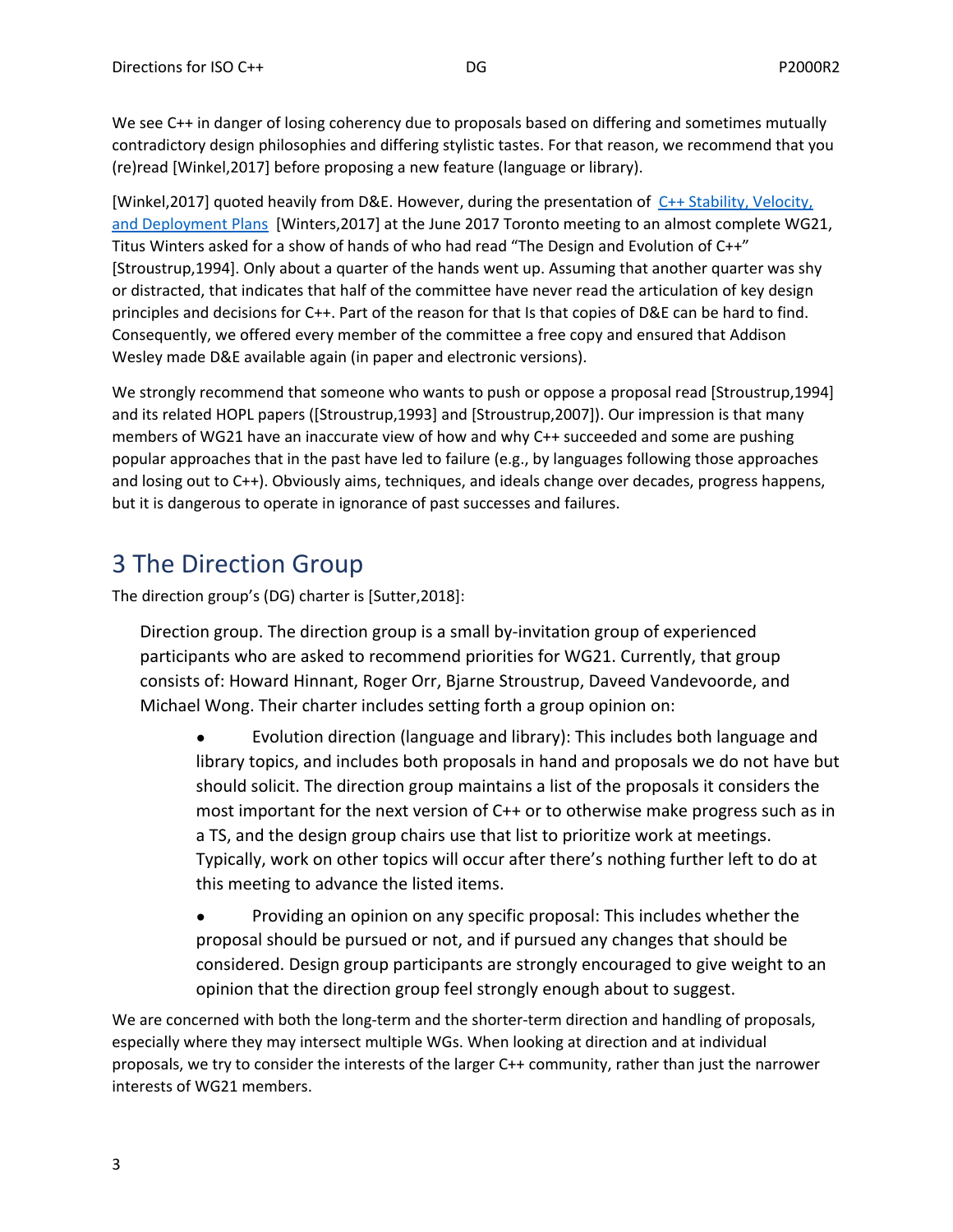The direction group mailing list is [direction@lists.isocpp.org.](mailto:direction@lists.isocpp.org) Opinions welcome.

We operate similar to a Board of Directors, with an annually rotating chairman. Bjarne lost a random number draw (written by Howard) and was therefore our chair for the first year:

- M. Wong (2020)
- D. Vandevoorde (2021)
- R. Orr (2022)
- B. Stroustrup (2018, 2023)
- H. Hinnant (2019, 2024)
- Beman Dawes (retired)

We only speak as "The Direction Group" when we are in unanimous agreement on a topic.

# <span id="page-3-0"></span>4 Long-term Aims (decades)

Assuming we succeed, many of us will be writing and maintaining C++ in 10 years' time and 20 years' time. What kind of aims would we think reasonable for such a time scale? Obviously, long-term aims cannot change every year.

As a community, we want lots of things for C++, but

- Some we can't get because they are impossible.
- Some we can't get because they are incompatible with something else we have or want to have.
- Some we don't yet know how to do.
- Some we don't have the resources to do.
- Some we don't agree to be good for C++.
- Some we don't agree to be worthwhile for C++.
- some are not ready for standardization but may in in future or never be ready

We understand that we can't have everything we want and that some of the things we want take a lot of time and work. Given that, we need to clarify our current long-term goals.

No language can be everything for everybody. Trying to achieve that has killed many efforts. We have to decide what C++ is supposed to be and to become.

What is C++?

- C++ is a language for defining and using light-weight abstractions
- C++ supports building resource constrained applications and software infrastructure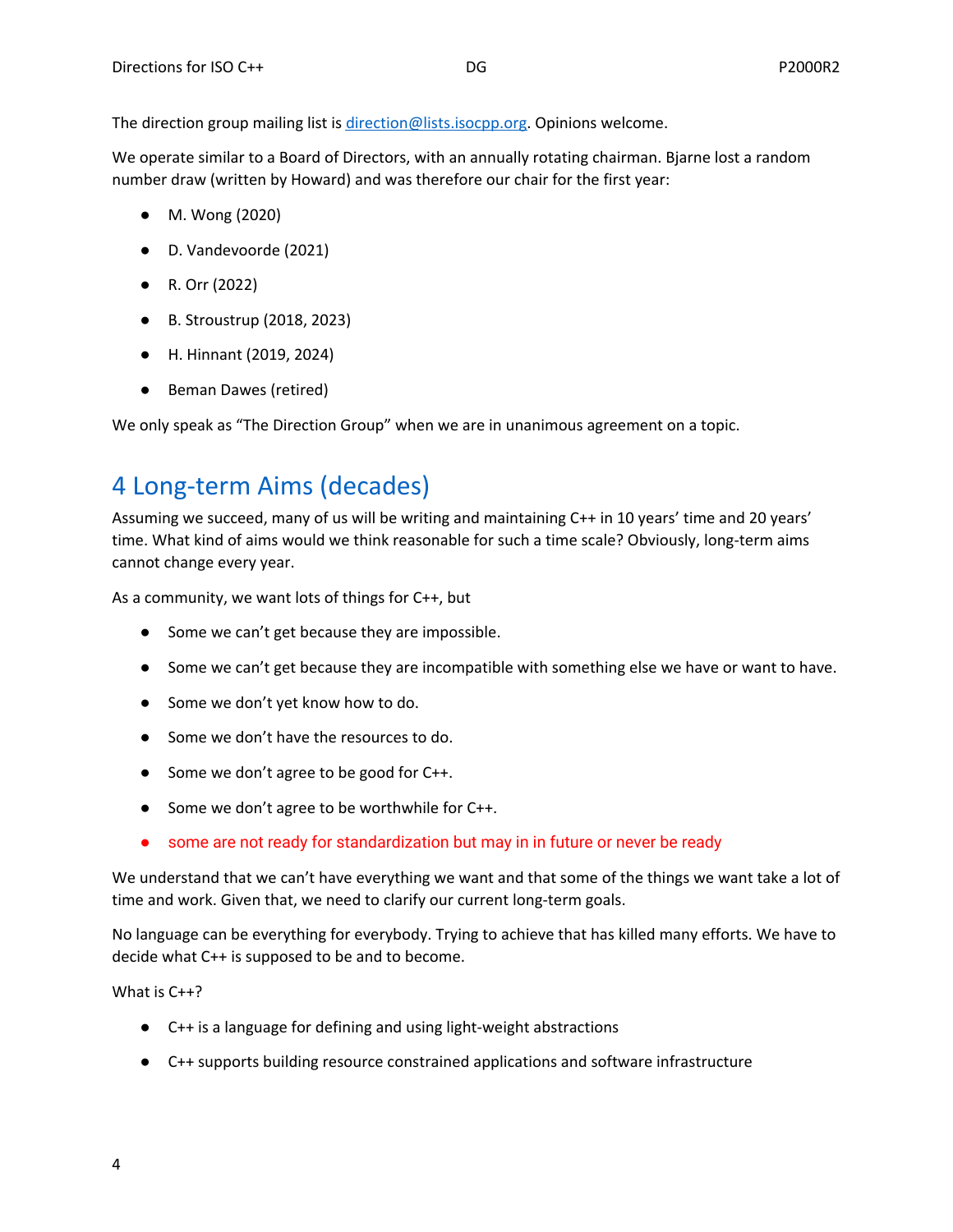● C++ supports large-scale software development

How do we want C++ to develop?

- Improve support for large-scale dependable software
- Improve support for high-level concurrency models
- Simplify language use
- Address major sources of dissatisfaction
- Address major sources of errors

We fundamentally need:

- *Stability*: Useful code "lives" for decades
- *Evolution*: The world changes and C++ must change to face new challenges.

There is an inherent tension here. We should be very reluctant to break compatibility. People always want a simpler language, a language without complicating "legacy features", and get seriously angry if we break code that they depend on.

C++ is complicated, too complicated, yet we cannot remove significant facilities and changing them is very hard. Changing parts deemed insignificant can be risky (we need better analysis tools [Winter,2016]) and the potential gains would be insignificant. However, we badly need to simplify use of C++ and that leaves us with three alternatives:

- Provide simpler alternatives for simple uses
- Provide simplifying generalizations
- Provide alternatives to complicated and/or error-prone features

Often, a significant improvement involves a combination of those three.

Calling C++ a "multi-paradigm language" is no excuse for adding support for incompatible programming styles. If features don't smoothly interoperate, we get de facto dialects. Today, some of the most powerful design techniques combine aspects of traditional object-oriented programming, aspects of generic programming, aspects of functional programming, and some traditional imperative techniques. Such combinations, rather than theoretical purity, are the ideal.

● Provide features that are coherent in style (syntax and semantics) and style of use

This applies to libraries, to language features, and to combinations of the two.

Technically, C++ rests on two pillars:

- A direct map to hardware (initially from C)
- Zero-overhead abstraction in production code (initially from Simula, where it wasn't zero-overhead)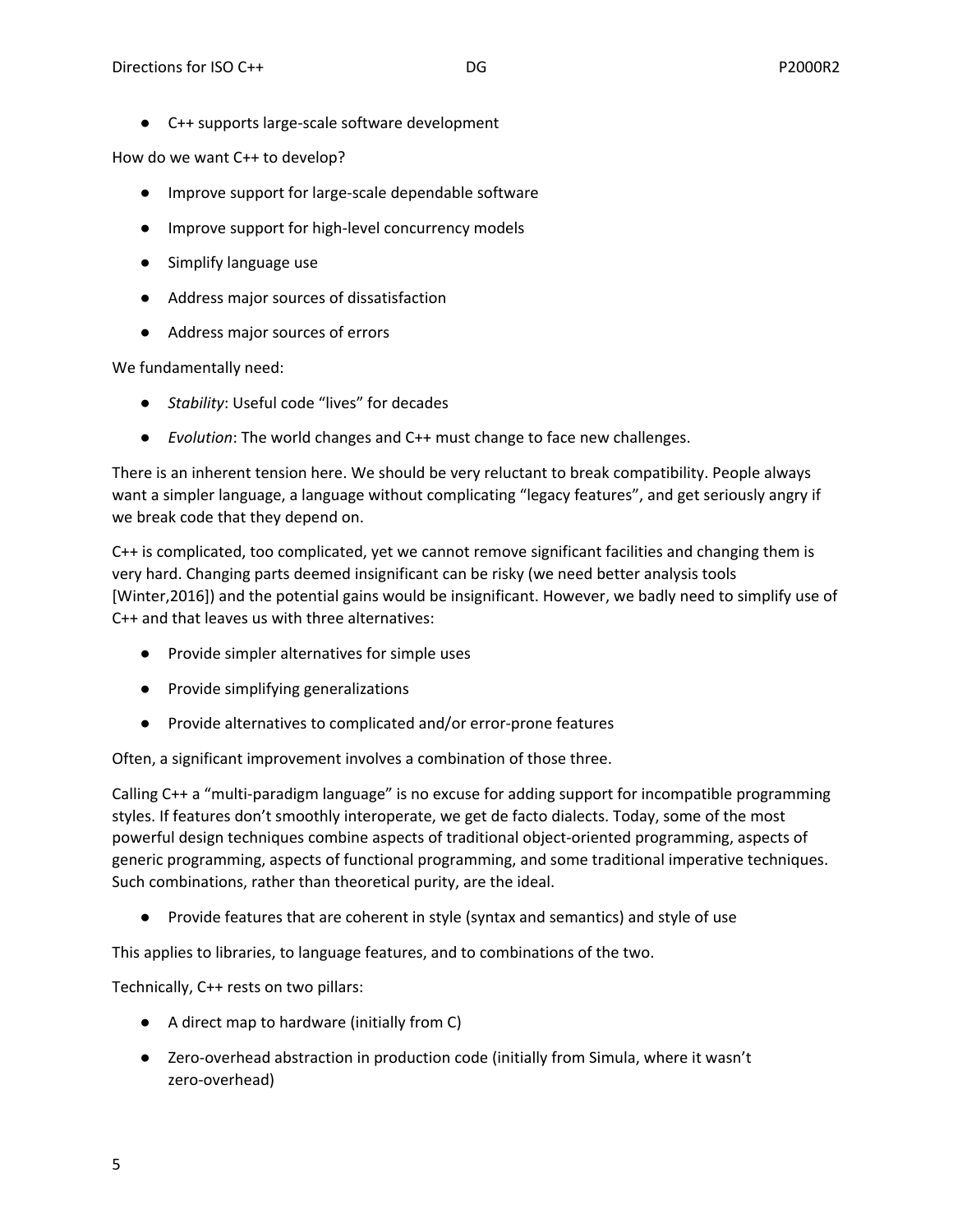Depart from those and the language is no longer C++. We should not depart from these principles and fall into the trap of:

- Abandoning the past which can seriously jeopardize compatibility. C++ is and will continue to be heavily used in long-lasting systems.
- Not addressing new challenges such as higher-level concurrency models. Should we fail, developers will need to switch to some other framework to gain the best performance.

Over the long term, we must strengthen those two pillars:

- Better support for modern hardware (e.g., concurrency, GPUs, FPGAs, NUMA architectures, distributed systems, new memory systems)
- More expressive, simpler, and safer abstraction mechanisms (without added overhead)

Many useful abstractions should find their way into the standard library:

● In principle, the C++ standard library can be implemented in C++ plus a few "intrinsic operations" for accessing low level machine facilities.

This is a variant of the "Don't leave room for a language below C++ (except assembler)" rule of thumb from D&E. Where we depart from this principle, we get long-term problems because the semantics easily drifts apart from the rest of the language.

C++ relies critically on static type safety for expressiveness, performance, and safety. The ideal is

● Complete type-safety and resource-safety (no memory corruption and no leaks)

This is achievable without added overhead, in particular without adding a garbage collector, and without restricting expressibility (see A brief introduction to C++'s model for type- and [resource-safety](http://www.stroustrup.com/resource-model.pdf) [Stroustrup,2015b] and C++ Core [Guidelines](https://github.com/isocpp/CppCoreGuidelines) [CG,2015]). We don't consider a program littered with casts type-safe and we recognize that the ideal of complete type-safety and complete resource-safety cannot be achieved while accepting every legal C++ program (as we must for compatibility), so external tools will be needed (e.g., static analysis of lifetimes), but improved language and library support can help a lot by saving programmers from having to use verbose or error-prone features.

C++ is now used in more domains than ever. We do not specifically recommend any specific domains, as every domain is important to somebody in the larger C++ community – even if their domain isn't well-represented in the committee. But we do intend to broaden our support for domains that are well-represented by the C++ community, even non-traditional ones, as a high-level aim. However here are some areas of general concerns – often cutting across application domains – that we should not ignore:

- *Safety and security*: reduce vulnerability to intrusion and the ability to exploit intrusions (e.g., prevent unsafe input and eliminate type violations from misuse of free store).
- *Simplification*: make simple things simple to do (and thereby making C++ easier to learn).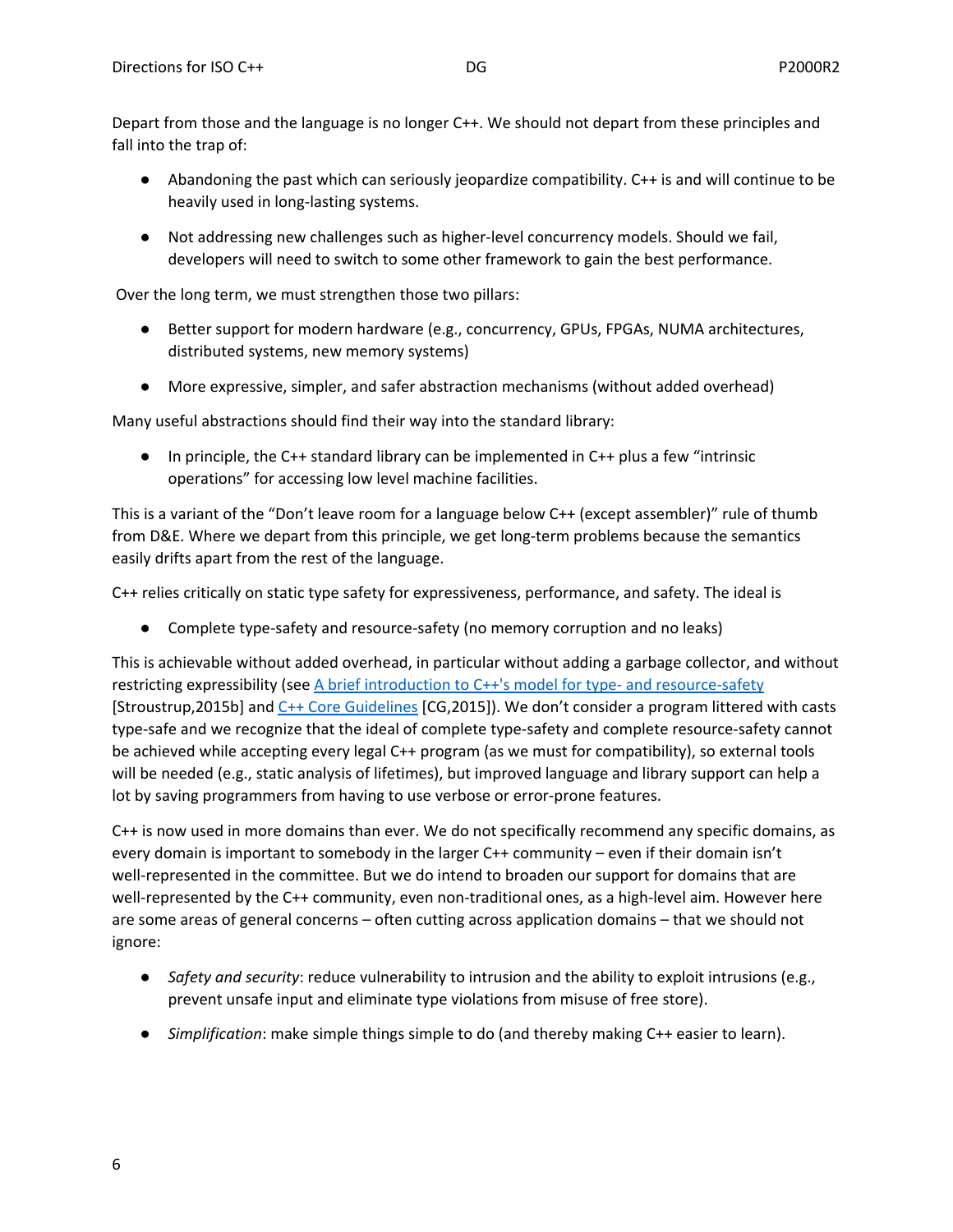- *Interoperability*: improve interoperability with important languages and systems (e.g., Python bindings). Modern C++ facilitates that with standard-layout types, variadic template, lambdas, and more.
- *Support for demanding applications*: offer domain-specific support for important application areas, such as medical, finance, automotive, and games (e.g., key libraries, such as JSON, flat containers, and pool and stack allocators).
- *Embedded systems*: make C++ easier to use and more effective for large and small embedded systems, (that does not mean just simplified C-like C++; e.g., see [Quora1] [Quora2] [Saks,2016] [Stroustrup,2018]). In particular, embedded systems programming could be supported by more specific libraries, emphasizing compactness of data and predictability of operations (e.g., "no free store allocation").
- Alternatives for error-prone and unsafe facilities (like **std::variant** as an alternative to unions or pattern matching as an alternative for **std::variant**).

This is not an exhaustive list, but demonstrates high level aims that bracket our priorities. The medium-term aims will bracket our priorities further with specific proposals that are currently in flight. Many of these goals cannot be met through changes in the standard alone. Some, such as bindings and avoidance of error-prone facilities, require improvements beyond the standard, but the standard can make such improvements easier.

We would like to see the software development tools used for C++ (such as compilers, static analyzers, refactoring tools) significantly improved. Most of this is beyond the scope of WG21, but we should try hard not to make things more difficult, e.g. by significantly increasing compile times or the cost of tool building by adding significant complexity barriers (e.g., by encouraging coding styles increasing the use of macros or brittle SFINAE).

To maximize the likelihood of delivering significant improvements,

● We discourage isolated "cute" proposals.

There is a limit to what the community can absorb in a given period of time and while a large number of new features can excite C++ enthusiasts, their addition inevitably leads to an impression of instability among many developers and among people observing the evolution of C++ from a distance. Also, work on small isolated features distracts from the work on fundamental improvements (e.g., to the type system or the foundations of concurrency support), diverts resources, may complicate further improvements, and requires additions to references and teaching materials. In the years leading up to the 1998 standard, the committee members often reminded themselves of the story of the Vasa, the beautiful 17th century battleship that sank on its maiden voyage because of (among other things) insufficient work on its foundation and excessive late additions [Stroustrup,2018c].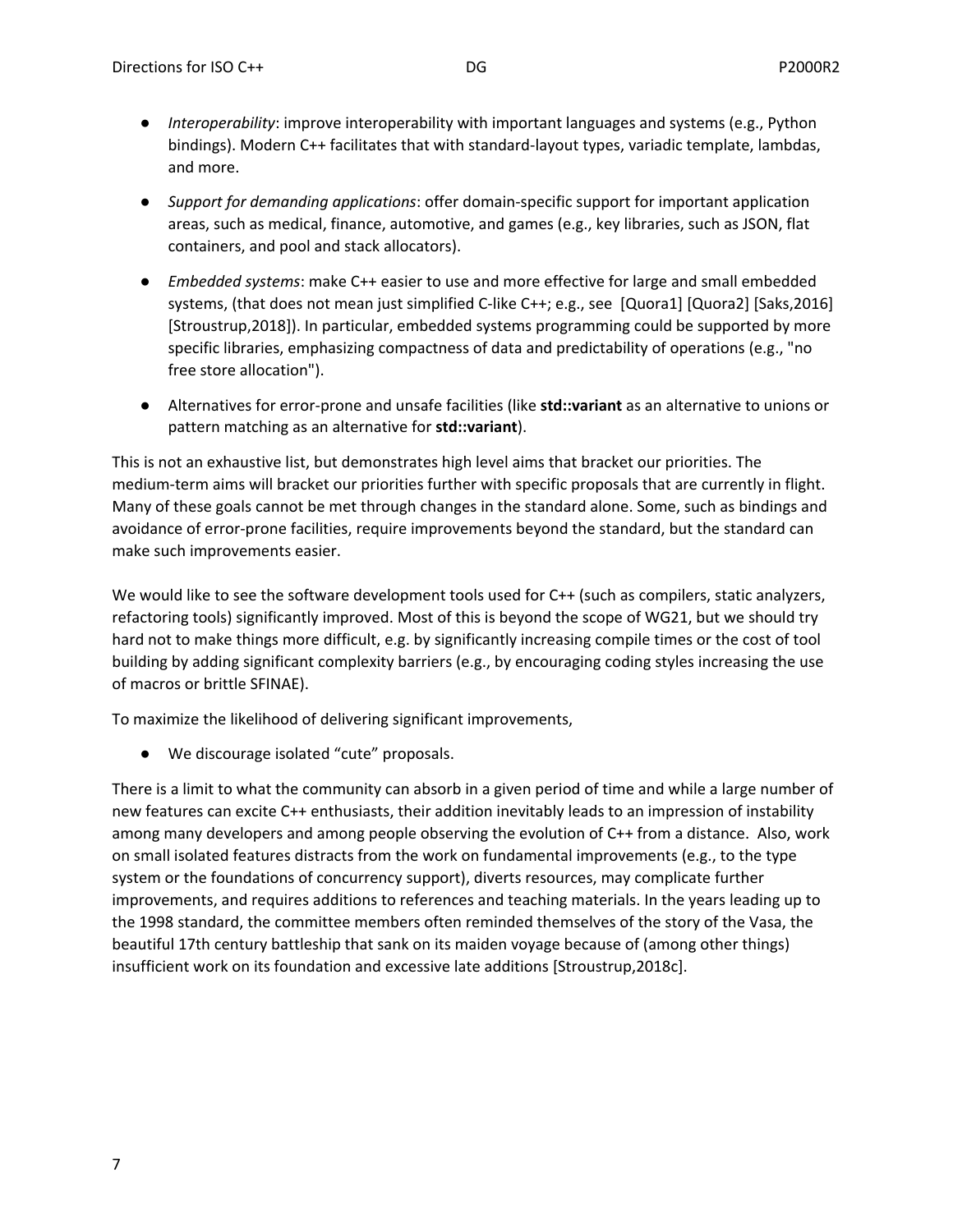# <span id="page-7-0"></span>5 Medium-term Aims (3-10 years)

Naturally, whatever we focus on in the medium term should reflect the aims, principles, and problems identified for the long term. What can we do to get closer to those ideals over the next few years? What are promising areas of development? What is urgent?

# 5.1 Learning and Teaching C++

<span id="page-7-1"></span>C++ has a major problem with learning and teaching. This could send the C++ community into decline over the next few years. C++ is expert-friendly, but it cannot be just expert-friendly without losing important streams of new talent. This was the case before C++11 and C++11 reversed that negative trend. Currently, the C++ community is more active than it ever was, but this improvement must be sustained with solid improvements in the language and the standard library. It takes more still to sustain the enthusiasm, but here we are concerned with what WG21 can do. As individuals, we can encourage better tools and libraries. We suggest

● Establish a "Learning and Teaching" SG [now SG-20]

We say "Learning and Teaching" because many (most?) new C++ programmers learn on their own. We must help them. Teachers (incl. professors) are often short of C++ experience, software development experience, and preparation time. We must help them. To paraphrase D&E: C++ needs to be like a weed, not like a garden rose, in order to flourish. We can't assume a reliable support system.

C++ is seriously underrepresented in academia and often very poorly taught. It has been conventional to start teaching C++ by first introducing the lowest level and most error-prone facilities. Naturally, that discourages students and increases the time needed to get to what students consider meaningful computing (graphics, networking, mathematics, data analysis, etc.). Often, teachers even go to the extreme of insisting on using a C compiler. If the ultimate aim is to teach C++, that's like insisting people start learning English by reading Beowulf or the Canterbury Tales in their original early-English language versions. Those are great books, but Early English is incomprehensible to most native Modern-English speakers. In addition to the linguistic difficulties, such ancient sources present cultural conventions and idioms that seem very peculiar today. Instead of C, someone could teach Simula to prepare for learning C++. Why don't people do that? Because the historical approach to teaching language (natural or programming language) complicates and detracts from the end goal: good code.

Why then do teachers use the C-first approach to teach C++? Part is tradition, curriculum inertia, and ignorance, but part of the reason is that C++ doesn't offer a smooth path to idiomatic, proper, modern use of C++. It is hard to bypass both the traps of low-level constructs and the complexities of advanced features and teach programming and proper C++ usage from the start.

C++ teaching is mostly stuck in a pre-graphics, pre-web world. This is a serious weakness, potentially fatal over the longer term. There are beginners' books trying to alleviate that (e.g., [Programming](http://www.stroustrup.com/programming.html)  $-$ [Principles](http://www.stroustrup.com/programming.html) and Practice Using C++ (Second Edition) [Stroustrup,2014]) but they are a small minority and only partially successful. Teaching C++ to modern students will not be really effective until we can offer

- Simple standard graphics, simple interaction, and simple use of browsers (or GUI).
- Simple mechanisms for packaging, distribution, and installation for libraries and programs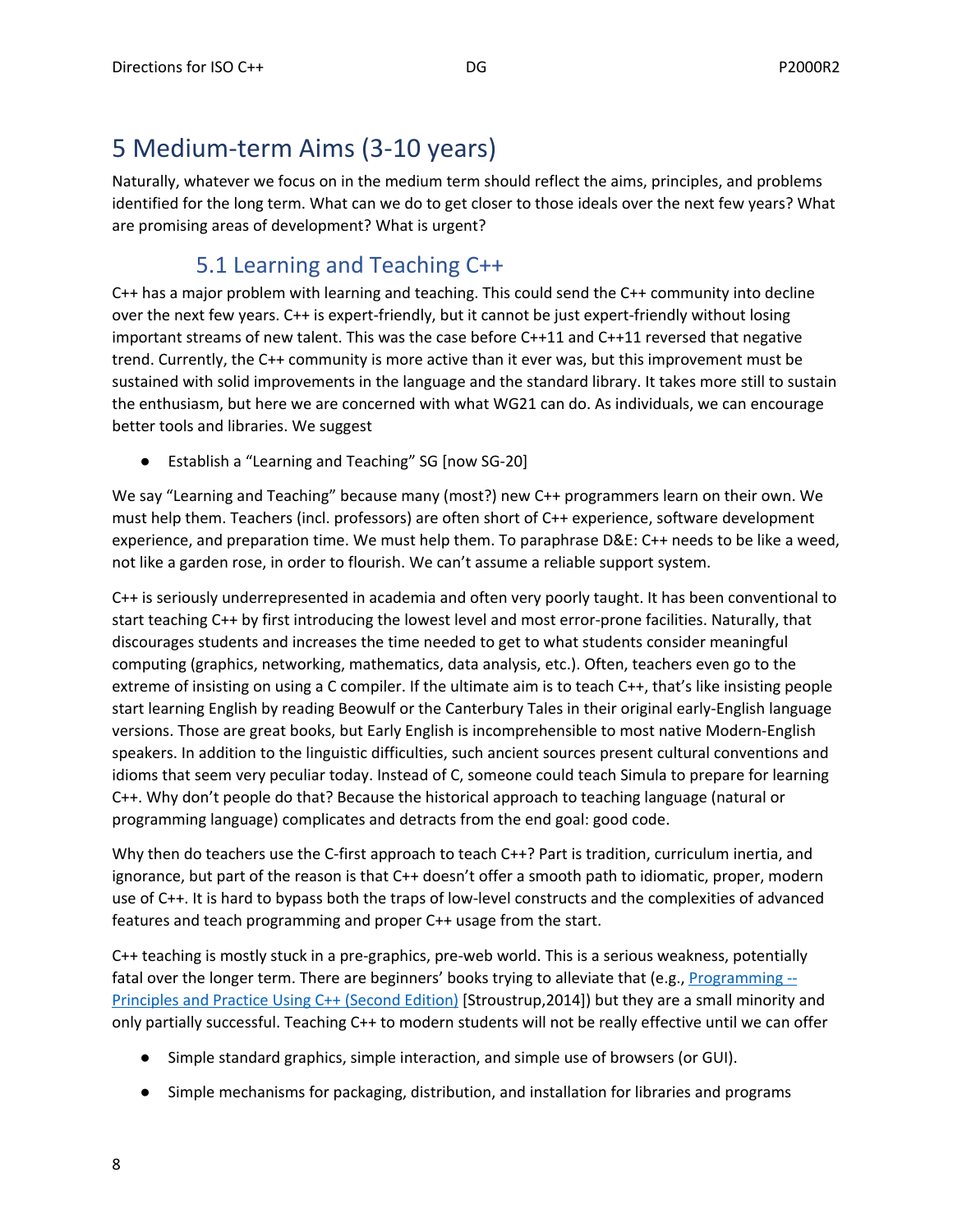The latter is beyond the current scope of WG21, but it is essential for the continuing success of C++; maybe the new Tools SG (SG-15) can help. If WG21 cannot do something official, maybe its members can help establish widely accepted de facto standards (note that languages and systems competing with C++ tend not to have formal standards).

What in the language and libraries helps learning and teaching?

● The ability to start teaching using only what is supplied by every implementation.

Students cannot be expected to download and install libraries on day #1. Even a requirement to **#include** an appropriate set of standard headers can be a burden. Thus, the technique of providing a training-wheels library in the form of a header or precompiled libraries is at most second best. This is a major technical reason that courses start with pointers, arrays, C-style strings, unions, etc. rather than **std::string**, **std::vector**, **std::variant**, and algorithms.

● The ability to sequence teaching from the simple and fundamental to the advanced.

The snag is that the simple and fundamental typically involves abstractions. This implies that

- It should be trivial to include what is needed for teaching; modules should help here and we need an "all" module and/or a "foundation" module (see also [Clow,2018]) so that novices don't have to search a textbook or the web to find out which header to **#include** to use a foundational feature. Modules should help here.
- Errors coming from misuse of standard library facilities should be comprehensible; concepts should help here. All templates in the standard library intended for non-expert use should be "conceptualized."
- There should be support for preventing use of non-approved and or yet-to-be-taught features; this cannot be standardized, but tools for catching counterproductive styles should be encouraged; the Core Guidelines [CG,2015] is a start.

To avoid such start-up problems, teachers sometimes restrict students to C as the simpler-to-start-using subset of C++. Unfortunately, this typically leads to unnecessary learning problems and delays the introduction of good C++ programming styles.

Students just starting to learn programming are not the only ones who need help with learning and initial use. They are most likely not even the majority of new C++ programmers. Other significant groups needing support are programmers coming to C++ from other languages and people who are professionals in some field other than software development (e.g., physicists or biologists), and just need to use C++ as a tool in their work. We recommend that the Teaching and Learning SG (should it be formed; now done: SG-20) consider:

- Help/support for programmers from non-C++ backgrounds, e.g., "C++ for X programmers" guides and specialized curricula.
- Help/support C++ programmers keeping up-to-date with the improving language and libraries ("C++ for C++ programmers").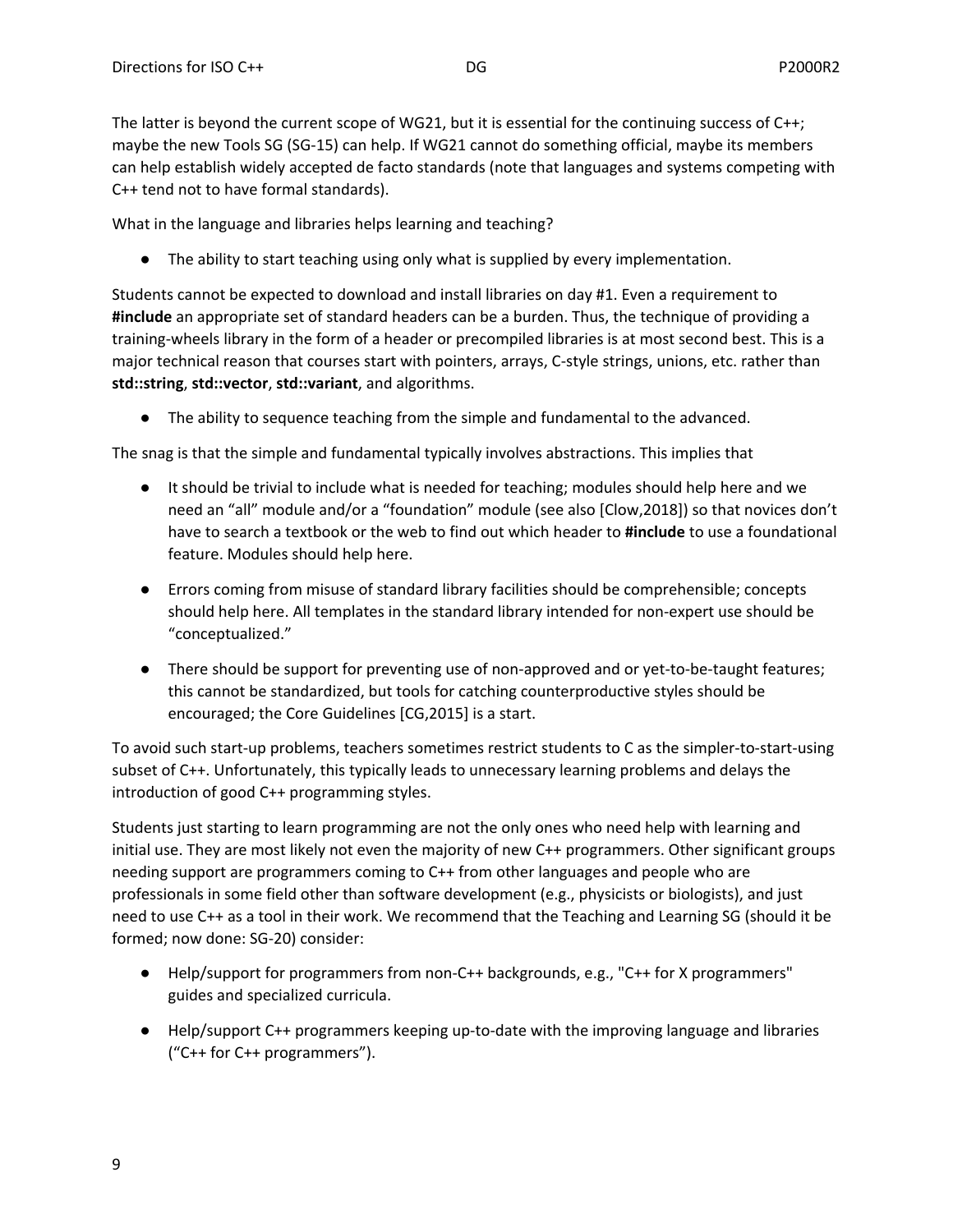● In the context of graphics support, consider what can be done to allow results of scientific computations, simulations, performance measures, and the like to be simply displayed.

"Simply displayed" could be direct support for histograms (as in the very first 1980 C++ library), tables, and graphs in a standard-library and/or support for writing such data out in standard formats for display using other tools. The intent is to support incidental graphics use, rather than applications where graphics is a primary focus.

### 5.2 Library and Language

<span id="page-9-0"></span>During the early stages of the development of the first standard, we articulated some principles for what to include in the standard library, including

- Language support
- Facilities that everybody needs
- Facilities needed for communicating among separately developed libraries

We think these are reasonable criteria, but in practice they didn't have much effect. People worked on and over-elaborated individual components (e.g., **std::string**) that didn't interoperate effectively, showed major stylistic differences (reflecting differing design conventions), and often didn't completely cover what programmers considered a topic. The results were complaints, incomplete adoption, and wide use of commercial alternatives. We were rescued from disaster by Alex Stepanov. The STL was a coherent design that was sufficiently complete for its domain to become widely adopted.

If we can supply a feature as a library, we should do so because it is easier to validate a design through experimentation, the facility will be available to users earlier, and a library is usually easier to specify in isolation. However, a library design should not be an excuse for inelegant interfaces, for irregular interfaces, for stylistic differences from built-in language features, or overelaboration. It is always easy to add another function to a class, so library components have a tendency to bloat. Note

- the trouble we have had from **std::vector** using unsigned subscripts while built-in arrays use signed indices (unsigned arithmetic is modular, leading to correctness, performance, and error-detection problems)
- the dramatic differences in the interfaces to **std::any**, **std::optional**, and **std::variant**

At the time, there were of course reasons for those design choices that looked good to many, but we must aim for coherence:

- among standard-library features
- between the standard-library features and the built-in language features

Or, stated differently:

● No feature should be added without someone explicitly considering its interaction with other features (language and library).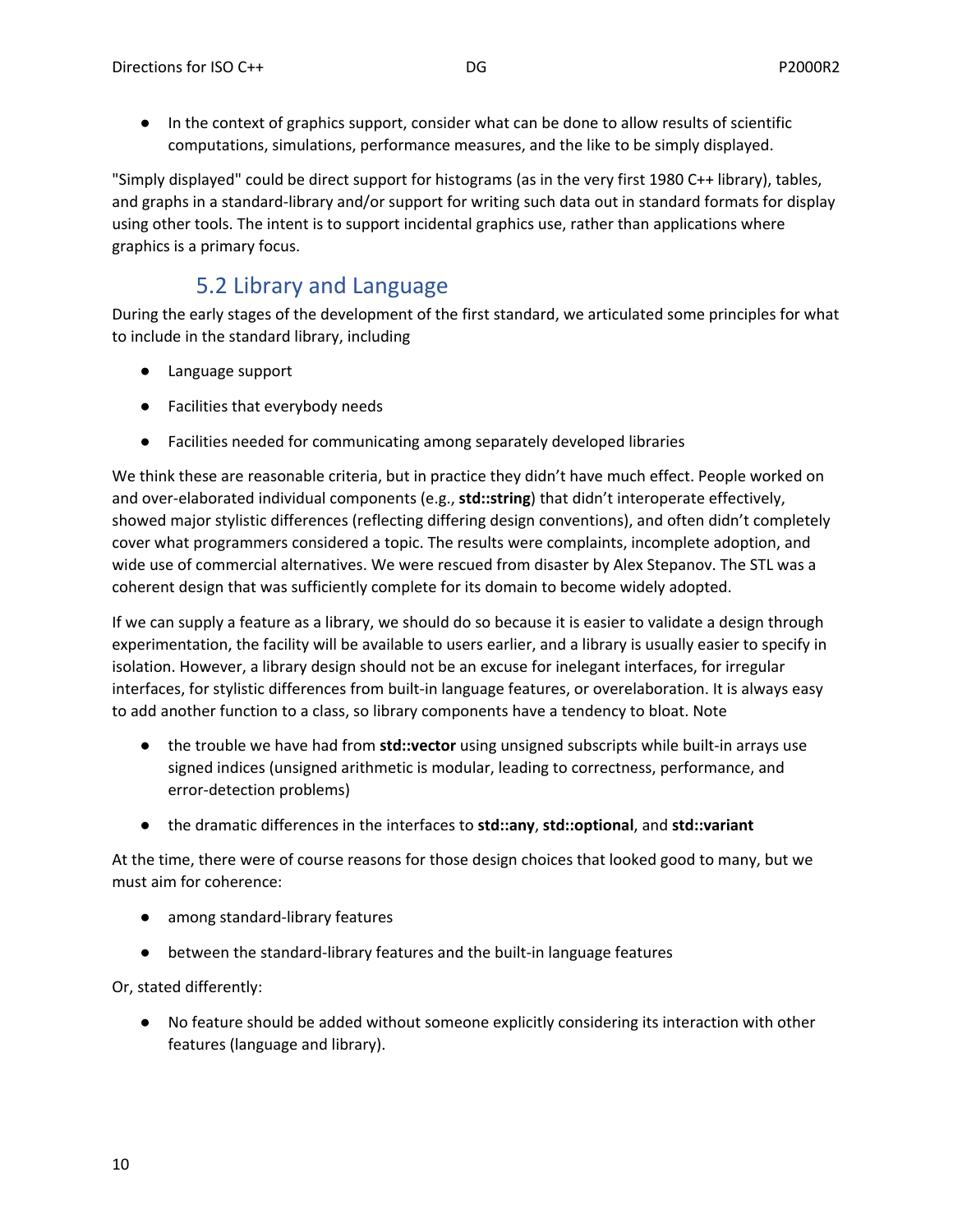We suggest that WGs (in particular, EWG and LEWG) delegate a "consistency review" to a small ad hoc subgroup for each feature or set of related features to be done concurrently with advanced work on technical details.

● We encourage a discussion of criteria of what should be in the standard library and what should not.

The aim is to be able to discuss proposed new standard-library components in the context of articulated criteria.

### 5.3 Concrete suggestions

<span id="page-10-0"></span>Here are some more concrete suggestions for what can be done over the next few years to bring C++ closer to its long-term ideals:

- *● Pattern matching*: List comprehension, and not just for algebraic types. This could simplify code and strengthen type safety. It would eliminate a lot of ad-hoc selection, eliminate unsafe use of unions, low-level use of variants, and eliminate the visitor pattern (which is an expensive workaround that confuses many).
- *● Exception and error returns*: There are still people who argue against all use of exceptions and people who claim that exceptions should be used consistently instead of error codes. We'd like to see a clear articulation of where each alternative is ideal, but until we do that we should be careful about what error-handling strategies we support. To make progress, we need better data on costs and performance to evaluate the - often simplistic and narrowly focused solutions suggested. Without better data and analysis, we risk hitting the N+1 problem ("the problem is that we can't manage N alternatives, so we add a new and better solution, thus having to deal with N+1 alternatives") [Stroustrup,2018c] [Stroustrup2019a]. Contracts ([GDR,2016], [Berne,2019]) could simplify this by taking care of many nasty cases.
- *● Static reflection*: C++'s lack of run-time reflection is an essential strength in some areas (such as small embedded systems), but lack of simple reflection in specific areas have let many to switch to alternative languages. In particular, the lack of ability to generate serializer/deserializer pairs and object layout maps has been painful in many areas.
- *● Modern networking*: We need the networking as specified in the networking TS ([Wakely,2017]) urgently, but beyond that we need good simple support for interaction with modern browsers and networking (http, html5).
- *● Modern hardware*: We need better support for modern hardware, such as executors/execution context, affinity support in C++ leading to heterogeneous/distributed computing support, SIMD/task blocks, more concurrency data structures, improved atomics/memory model/lock-free data structures support. The challenge is to turn this (incomplete) laundry list into a coherent set of facilities and to introduce them in a manner that leaves each new standard with a coherent subset of our ideal.
- *● Simple graphics and interaction*: Command-line options and console I/O, while still useful in various contexts, haven't been the primary way of interacting with software for decades. Although modern interactive applications deal with broadly varying devices, almost all are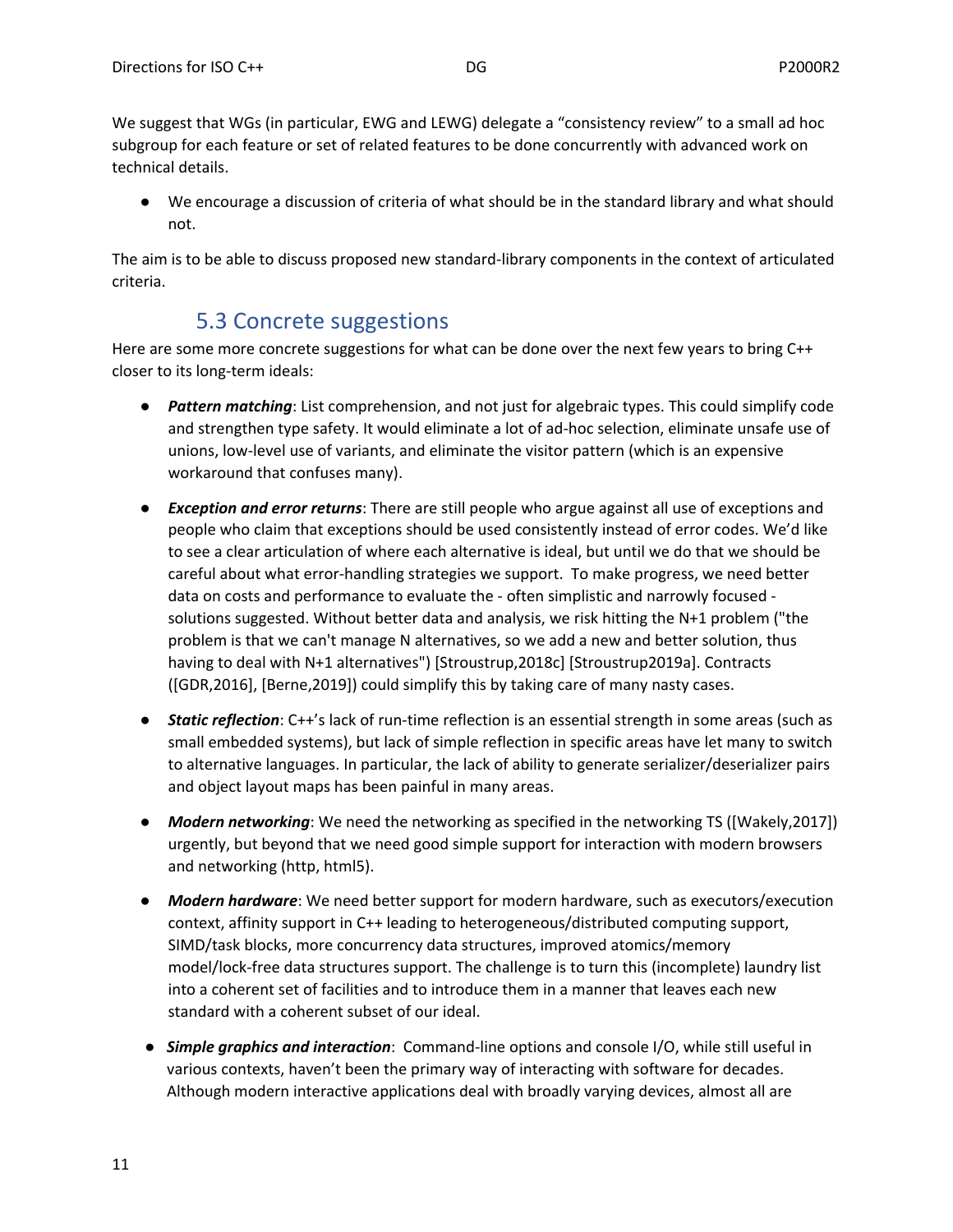controlled using an "event-driven" software model and most involve a graphical screen. We think the C++ standard library needs a component providing

- *o* a graphical canvas with basic geometric drawing, text rendering, and bitmap or vector output primitives,
- *o* a simple input API for that graphical canvas abstract enough to deal with both "click" and "touch" events, and
- *o* a simple, highly-abstract "menus and dialogs" system (again, abstract enough to not force surfacing distinctions between devices as disparate as "phones" and "desktop computers").

Such a component will, of course, be "optional" to allow for platforms that don't have the needed I/O facilities. Practical uses of this component should be simple enough to be easily teachable to first-year students early in a course. Performance wouldn't be a prime concern for such a component as it would be competing with the likes of Python and Excel, rather than the excellent professional C++ graphics tools.

- *● Improved Unicode support*: for which SG16 was set up.
- *Anything from the Priorities for C++20 that didn't make C++20*: see [Priorities](#page-12-0) for C++20.

We feel that work on a database interface is badly needed, but since there seems to be no current work on that in the committee and no critical mass of expertise and interest, we can't put it on this list.

# 5.4 Studies Proposal to further C++ directions

<span id="page-11-0"></span>In view of several questions that have emerged from various SGs and WG21, there is a need to support research and studies to answer specific questions about C++. In the past, there used to be a Performance TR which answered questions about C++ performance. This is similar but we propose to have individuals volunteer and supply the research. The Directions Group would like to urge volunteers to come forward for studies in the following area. If interested, please email the DG for exact requirement and issues of concern before proceeding.

- What is the impact of optimization in relation to predictability and security in the hands of most programmer? E.g. memcpy can now be entirely optimized even if naively written, while avoiding the undefined behavior specified by the C and C++ standards.
- What is the differences in various OS platform relative to what the C++ Standard might recommend, e.g. UTF8 very popular, but not common on windows
- What is the actual data on exception handling vs error code (this is an urgent question of SG14)? e.g. Is there a size, runtime difference even when an exception is not actually thrown but enabled
- What is the actual compile time and runtime change ( in size and time) with Modules? e.g. this is a prime example where a feature is designed to improve compile time
- What is the actual compile time and runtime change ( in size and time) with Contracts? e.g. Do contracts add overhead?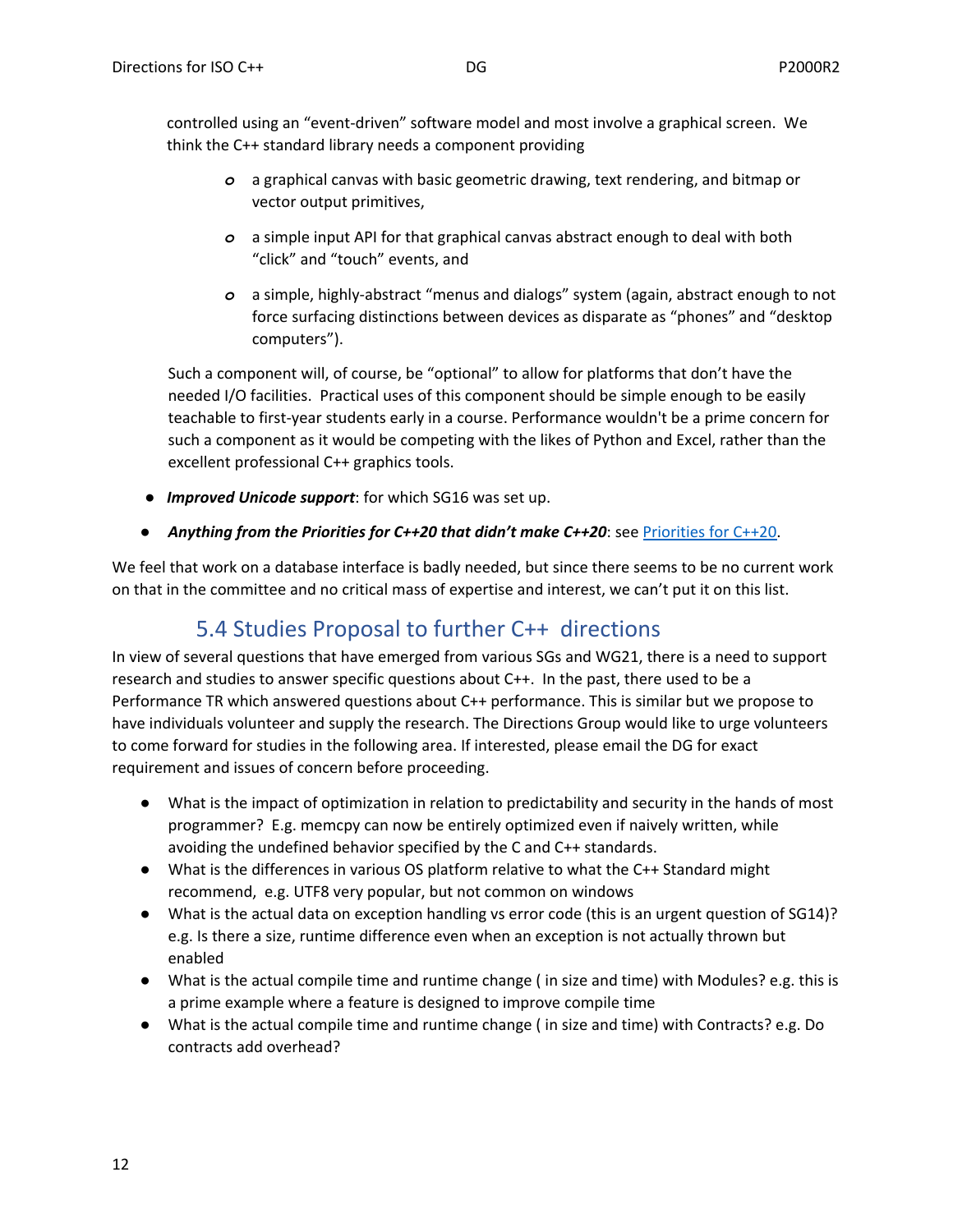# <span id="page-12-0"></span>6 Priorities for C++23

We consider C++20 done as far as direction is concerned. There will of course be changes prompted by national body comments and fine-tuning of the wording, but we don't expect changes in direction. Consequently, we concentrate on C++23 and beyond.

We expect the committee to maintain the 3-year cycle.

We consider Ville Voutilainen's "Bold overall plan for C++23" (P0592R4) a good start. Note the mention of static reflection and functional-programming-style pattern-matching. We encourage the committee to show restraint in adding features and recognizing that after a major release like C++20, we need time to "polish" the feature set based on experience from massive use, especially as relates to feature interactions (including interactions among language features and standard library components), and that the community needs time to develop effective uses of the total feature set. Thus, we should aim at completing the following for C++23:

- A Modular standard library
- Library support for coroutines
- Executors
- Networking

Also of high priority, are the following directions:

- Pattern Matching
- Reflection

as well as (not mentioned in P0592R4)

- Further Conceptifying the Standard Library
- Further Range improvements (e.g., application of ranges to parallel algorithms and operations on containers and integration with coroutines)

We are in favor of Contracts, but consider it unclear if a consensus can be established in the time available. Given the heated debates leading up to the withdrawal of contracts from C++20 and the obvious disagreements about the scope and potential uses of contracts, we encourage a cautious approach. The wording withdrawn from a pre-C++20 draft was at least the third attempt to add some form of contracts to C++ (and, depending on how you count, the 5th design). If the choice becomes between a delay until C++26 and another heated debate (implying potential failure for C++23), we would recommend a delay. Of course, if a felicitously uncontroversial consensus were to arise early enough, Contracts in C++23 would still be welcome news.

#### **Other potential candidates for exploration**

After C++20, we encourage focusing on adding library components in preference to language features. Some candidates are already in SGs. We list, in no particular order, the following as potential candidates worth exploring while we work on C++23:

- Audio
- Linear algebra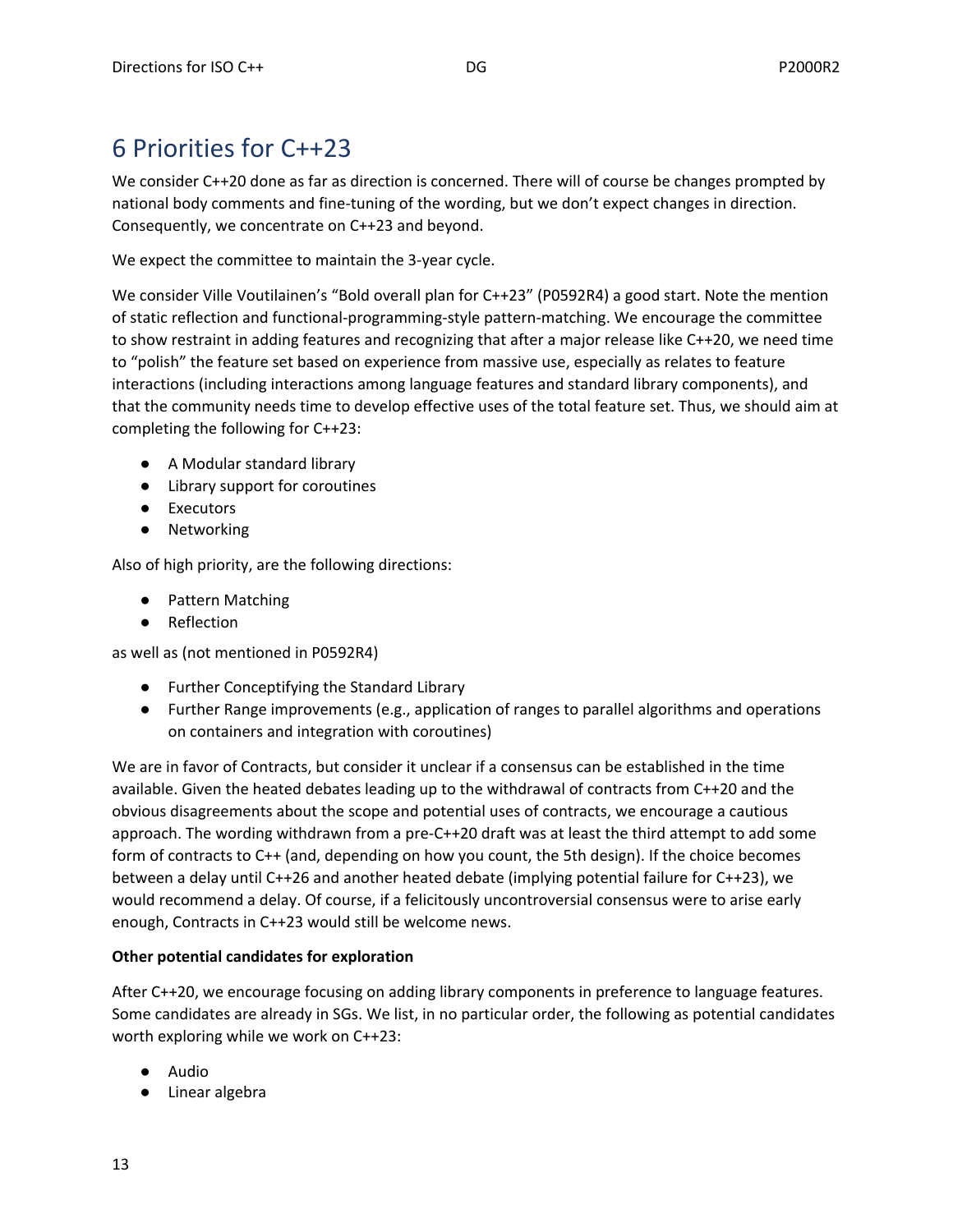- Graph data structures
- Tree data structures
- Task graphs
- Automatic differentiation
- Light-weight transactional locks
- A new future and/or a new async
- Statistics
- Array style programming through mdspan
- Machine learning support (SG19)
- Better support for C++ ecosystem (SG15)
- Further support for heterogeneous programming
- Graphics (SG13)
- An improved definition of "freestanding" implementations
- Education curriculum (SG20)

This is already an ambitious list, and we may find that it is incomplete. Tackling all of those items potentially means that we might overwhelm the capacity of LWG, LEWG, and various subgroups to process ensuing designs. We may therefore need to start additional subgroups or re-activate existing subgroups (like SG9/Ranges) to improve efficiency, as well as consider a separate pipeline for, e.g., projects that would benefit from being first published through a TS.

Note that we chose these topics not because they are easy, but because we estimate they are good for C++'s future directions.

# <span id="page-13-0"></span>7 Process Issues

We are "a bunch of volunteers."

- Most are enthusiasts for some aspect of the language or other.
- Few have a global view (geographically, C++ community, C++ usage, C++ Language and standard library).
- Most have a strong interest in only some subset of use, language, or library.
- Most are deeply engaged with a specific form of C++ as part of their daily work.
- Our levels and kinds of relevant computer-science, design, and programming language education vary dramatically.
- Many are clever people attracted to clever solutions.
- Some are devoted to ideas of perfection.
- Many are tool builders.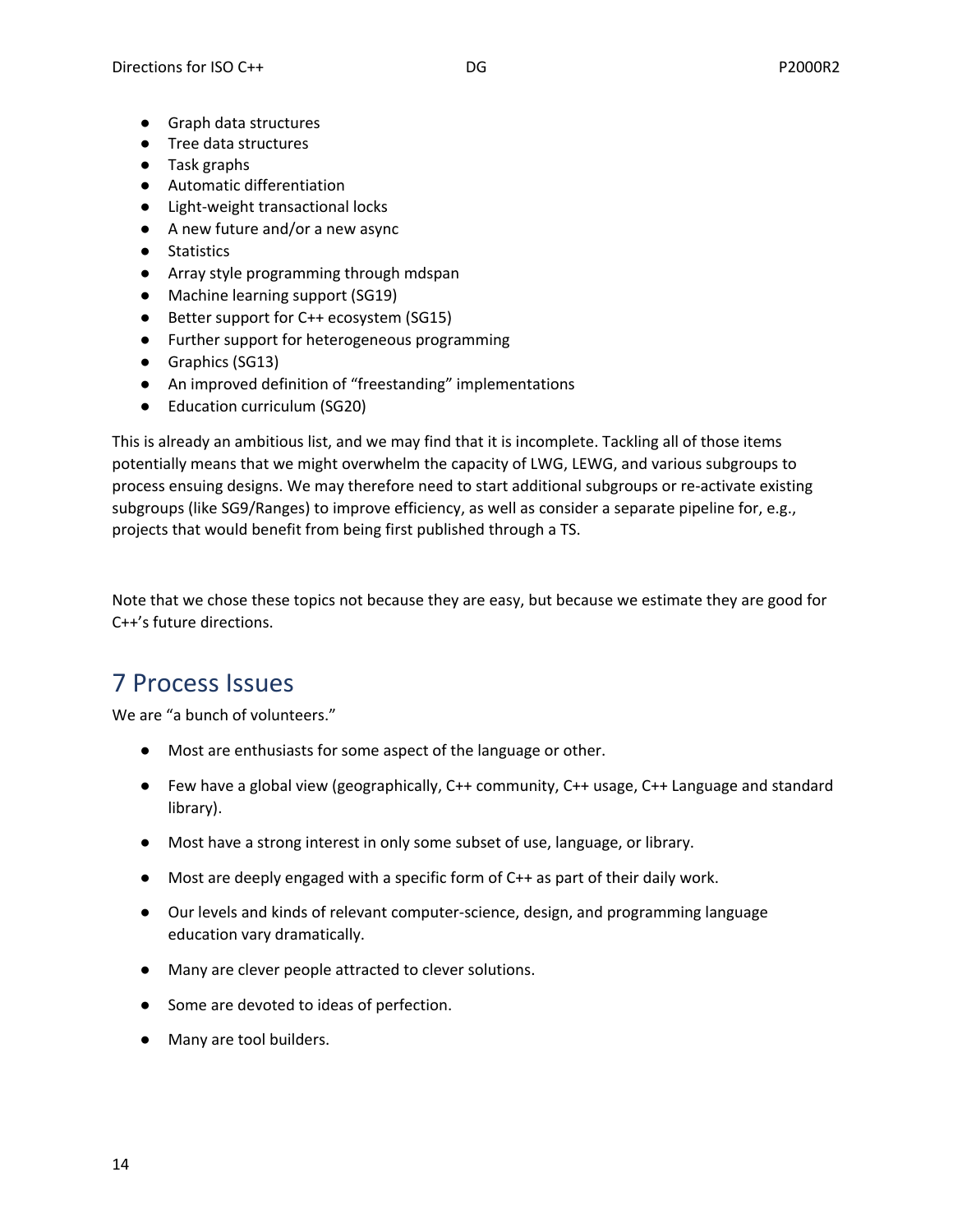- Some have full control over their source code whereas others critically rely on code outside their direct control (open-source and/or commercial).
- Some operate in an environment with strong management control, others in environments without a formal management structure (and everything in-between).

This implies that we can't rely on a common vocabulary, a core set of shared values, a common set of basic ideals, or a common understanding of what's a problem. Consequently, we must spend more effort on

- articulating rationales for proposals.
- facilities for the "average programmer," who is seriously underrepresented on the committee.
- facilities aimed more at application builders than at builders of foundational libraries.

Please pay special attention to that last point. We feel that C++'s utility and reputation suffer badly from the committee lacking attention to improvements for relative novices and developers with relatively mundane requirements. Remember:

● Most C++ programmers are not like the members of the committee

We, as a committee, have no mechanism of reward (except accepting someone's proposal) or punishment (except delaying or rejecting someone's proposal). To get something accepted, we need consensus (defined as large majority, but not necessarily unanimity). This has implications on what we can do and how we do it.

- Nothing gets done unless someone cares enough to do it
- A small vocal minority can stop any proposal at any stage of the process.

Currently, C++ is probably as popular as it has ever been and there are definitely more active members of the standards committees than ever before. One effect of this enthusiasm for C++ is to inundate us with a flood of proposals. The sheer volume of proposals leads to fewer proposals getting through the processes to get accepted. Some proposals become warped from the need to gain support in an environment where time to think and present ideas is limited. Many of these proposals come from people who are unacquainted with standardization. We understand that some new members find it hard to accept that

- Progress is less rapid than for their corporate and open-source projects.
- Concerns that are essential to them are not given priority by the committee.
- Committee members don't all understand or accept other members' experience and design principles.
- Standardizing for decades differs dramatically from shipping the next release with the fewest number of bugs.
- There are millions of programmers who use C++ in ways that differ from what they consider normal and reasonable.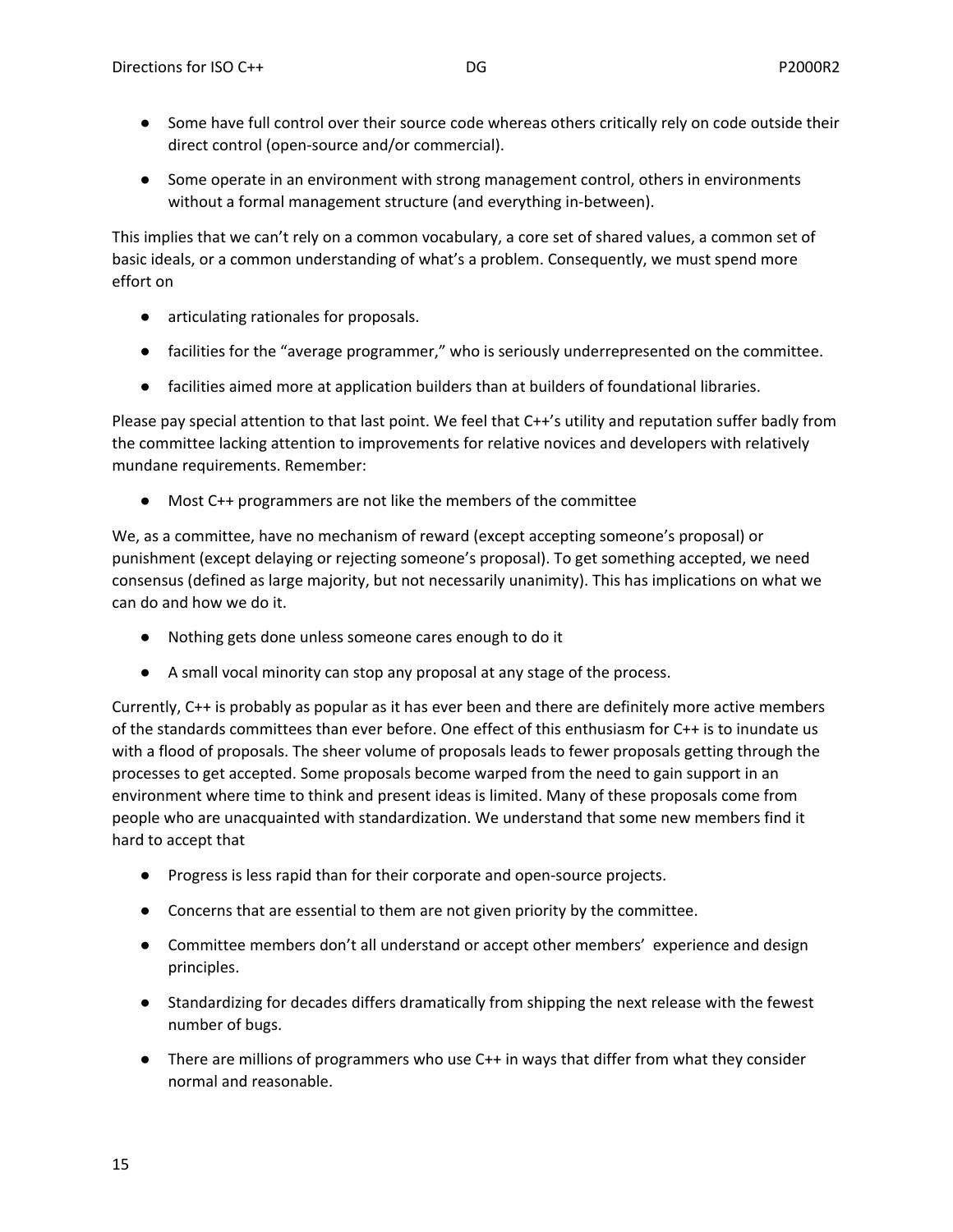- "No bugs" does not imply that a proposal is good.
- "There are bugs" does not imply that a proposal is bad (there is a saying among mathematicians that the way to recognize an important result is by the number of errors in its initial proof – it is relatively simple to provide a flawless proof for a trivial result).
- "Good enough" isn't always good enough because a second look at the problem might come up with a better, more general, or better integrated solution. We have to consider the long term (decades).
- 90% or more of the work of getting a proposal into the standard is ensuring that it fits smoothly with other facilities (language and standard library).
- Stability/compatibility is an essential feature.

And still some improvements are urgent. However, in the context of the committee "urgent" still implies years of work/delay. Novices are not the only ones who are impatient, but we must try to channel our energies into constructive activities. We encourage members (old and new)

- to get acquainted with C++'s history and design rules
- to accept or contribute to <u>our long-term aims for C++</u>

The aim of most members, new or "vintage" is to improve C++ by having their favorite proposal accepted. However, the sheer number of proposals (constantly on the order of a hundred) and the number of papers (running at more than one hundred for each meeting), implies that not even every *good* proposal can be accepted. We encourage everyone to ask themselves

- Is my proposal among the top-20 in terms of long-term benefit to the C++ community as a whole?
- Is my proposal essential for some important application domain?

Push only very gently if the answers are "no," "sort of," or "I don't know" and redirect effort to proposals for which the answer is "Yes!" We encourage the WG chairs to

- Focus on the major high-level and intermediate-level goals
- Articulate the goals as they relate to their WG
- Prioritize proposals based on those goals
- Discourage proposals not in that scope
- Discourage proposals from being re-submitted with only minor changes after rejection (especially if the revised proposal does not include new insights into the problem to be solved).
- Encourage proposers to discuss potential disadvantages and costs of their proposals as well as their benefits. Every new feature comes with a significant cost.

All proposals consume the (limited) committee time and WG21 members should be considering the best *overall* outcome for the future of the language. Hence while small proposals to clean up non-trivial defects are welcome, discussion about these may have lower priority. If such a small proposal proves to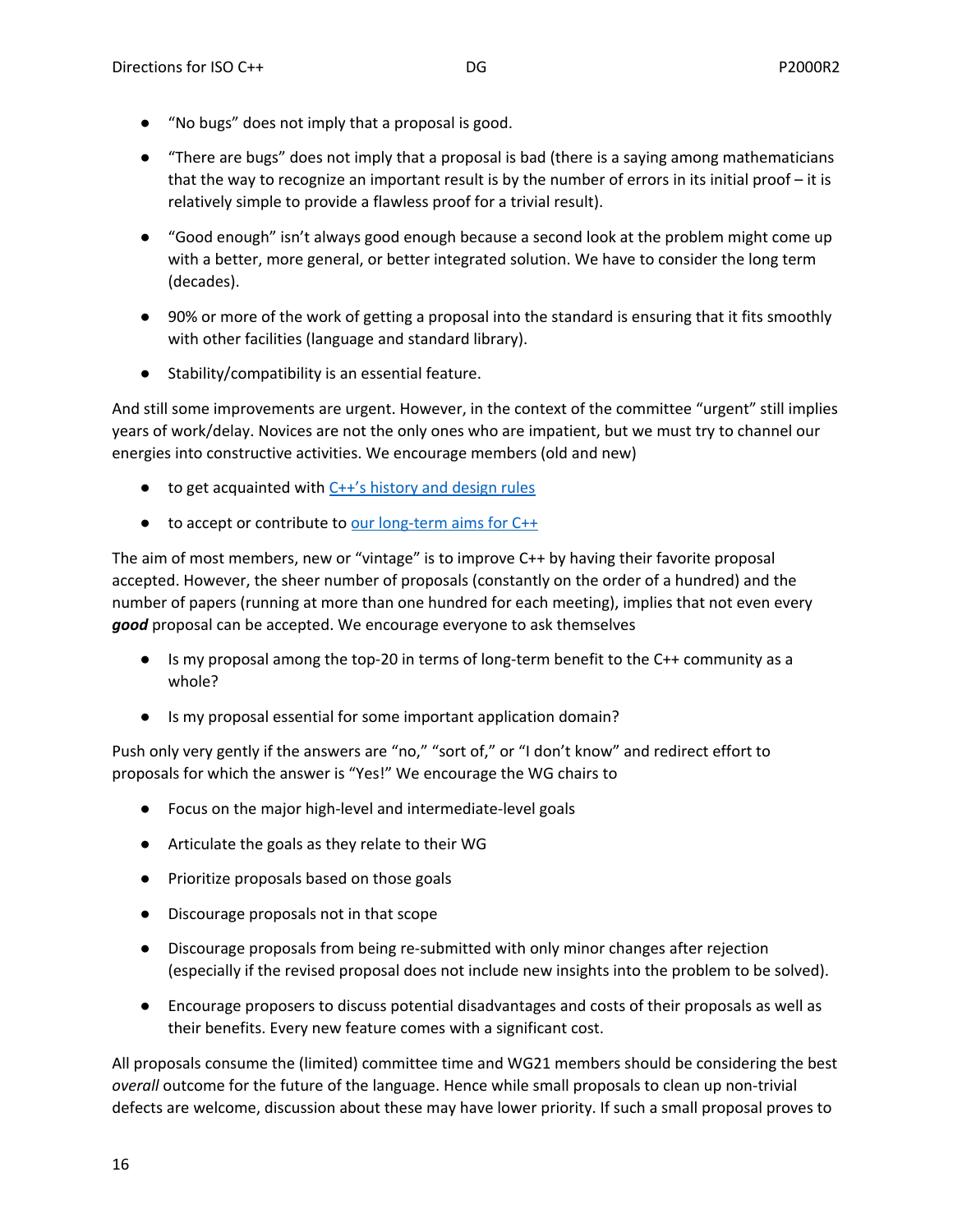be controversial it is probably better to withdraw, or defer, it to avoid preventing progress on more substantive items.

We are a set of interrelated committees currently with about 200 members present at a meeting and more active via the Web. Thus some "design by committee", or rather "design by committees," is unavoidable. We need to consciously and systematically try to minimize those effects by building a shared sense of direction.

● We have no shared aims, no shared taste.

This is a major problem, possibly the most dangerous problem we face as a committee. For C++ to succeed, we must overcome that. For starters, we – as individuals, as SGs, as WGs, and as the committee as a whole – must devote more time to develop and articulate common understanding.

● The alternative is a dysfunctional committee producing an incoherent language.

We need to be more explicit about

- What general problems we are trying to address
- How a particular proposal serves those articulated aims

If would also be a great improvement if members didn't spend all of their time in a single WG. Doing that leads to lack of insight and of trust.

- Try to spend at least one day each meeting in a WG that isn't "your own"
- Try to read several papers from each mailing that is not aimed at "your WG"

Note that if "your" proposal progresses, you'll have to shepherd it through different WGs, so it is good to have some understanding of how they operate.

In addition, the committee as a whole should try to avoid that

● a single organization or cohesive group gain control of a WG.

WGs must be open to inputs from many sources.

As specified in the ISO and NB charters

● the operations of the committee must be transparent.

It is only natural that proposals are first developed and discussed among a small group of friends or colleagues. However, once a proposal reaches a larger group, discussions should be made public to all members. Furthermore, proposals should be made available as complete papers in plenty of time for the members to consider them before meetings. It is not acceptable to present only an incomplete summary a week or two before a meeting and expect a serious discussion, let alone a binding vote. Similarly, it is unreasonable to expect members to decide on a large detailed proposal with only a few days warning; remember that a mailing before a meeting consists of about a hundred papers, including many long ones.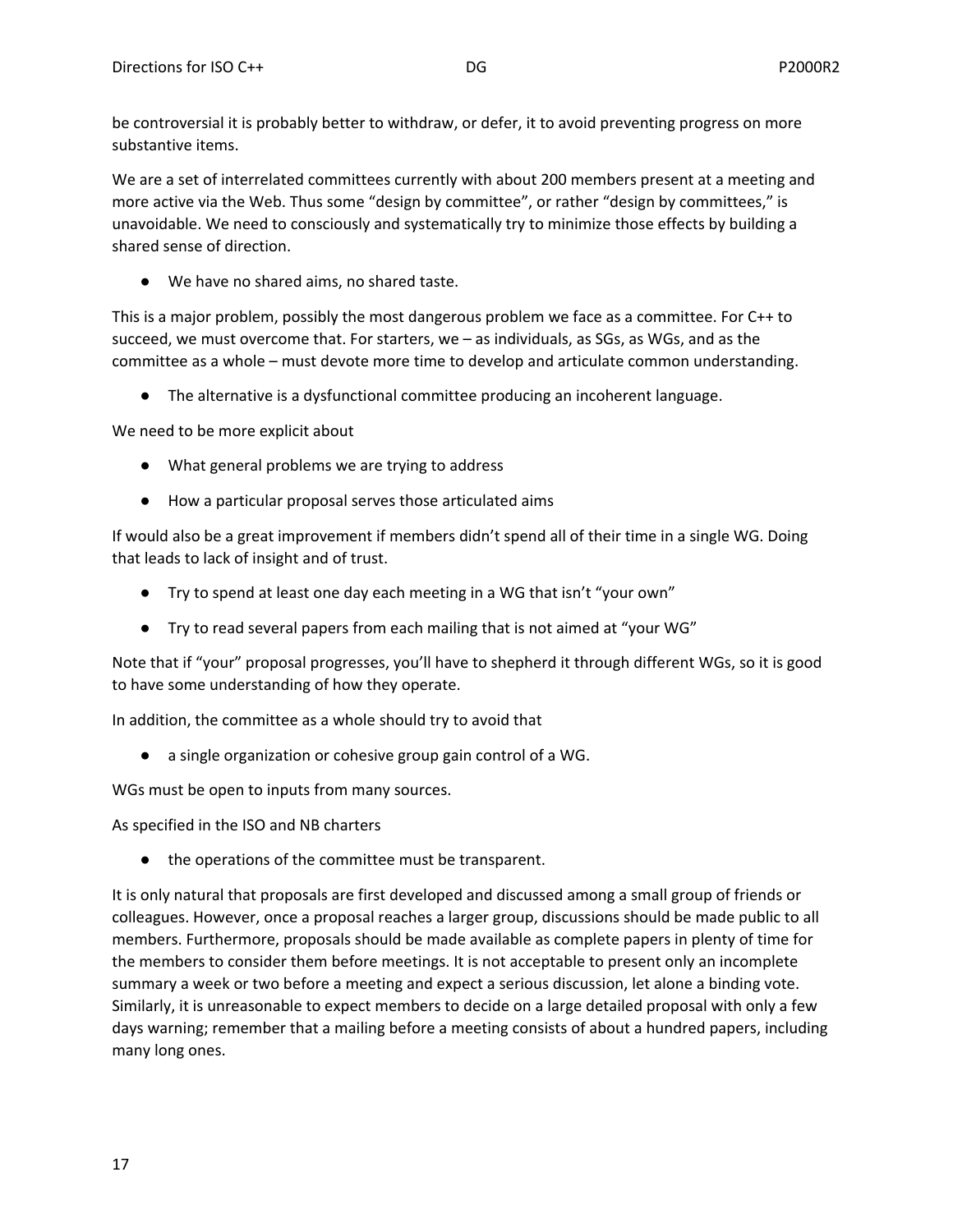To maximize the likelihood of delivering significant improvements and to increase the predictability of our processes, we discourage

"Change the World" papers for proposals already in flight

We change the language and standard library by gradually building on previous work or by providing a better alternative to an existing feature. Proposals to completely change direction for a proposal already in process should be treated with suspicion and subjected to at least as much scrutiny as the proposal already in flight has been. Looking at new proposals is more exciting than working out the obscure details of an old proposal, but eventually all successful proposals go through the "polish the last details" stage, so we can't escape that through new and shiny proposals, just postpone the pain. A proposal for a radical change to a proposal already ``in flight'' (i.e., in its second or later discussion) should not be allowed to delay the latter unless it comes with a paper with a detailed discussion of design, use, and implementation.

## 7.1 Trust

<span id="page-17-0"></span>At the start of the formal standardization efforts (ANSI and ISO), P.J. Plauger and Tom Plum emphasized the need for trust in the process. The desired degree of trust is currently missing, and the consequences are dire.

A WG can spend meetings on a proposal, carefully crafting a compromise, balancing concerns, just to have the next WG spend several meetings reviewing the proposal, demanding changes, and rephrasing the wording with patchy understanding of the design rationale as it evolved over time. In particular

● large feature developments should be discussed in joint EWG+CWG, LEWG+LWG, and/or EWG+LEWG sessions as early as the overall design and the understanding of the underlying implementation alternatives allows.

Finally, after years of process, someone then stands up in full committee and raises issues that have been discussed for years stating "lack of comfort" with the proposal, suggesting alternative approaches, and demanding more time to consider or rejection. At this point, everybody unhappy with compromises made along the way chirps in with counter-points made over the years and the proposal is either withdrawn or defeated by a 20% minority, many of whom did not take part in previous discussions. We think that

● "lack of comfort" is not sufficient to block a proposal

Even when (as is common) there are minor remaining issues, typically, there are many months between a proposal being approved (by any part of the committee) and the final standard during which non-fatal flaws can be fixed. We think that a proposal that has passed a committee (say EWG or LEWG) should be accepted without undue delays by further groups. Obviously, new inputs should be considered, but in the absence of new information, "we considered and discussed that" by a WG chair should be conclusive:

● People who were not sufficiently motivated to take part in the discussion should feel obliged to at least stay neutral. Similarly, if your position has been discussed and voted down in WG, then you should at least vote neutral in plenary, to at least abide by the group's position.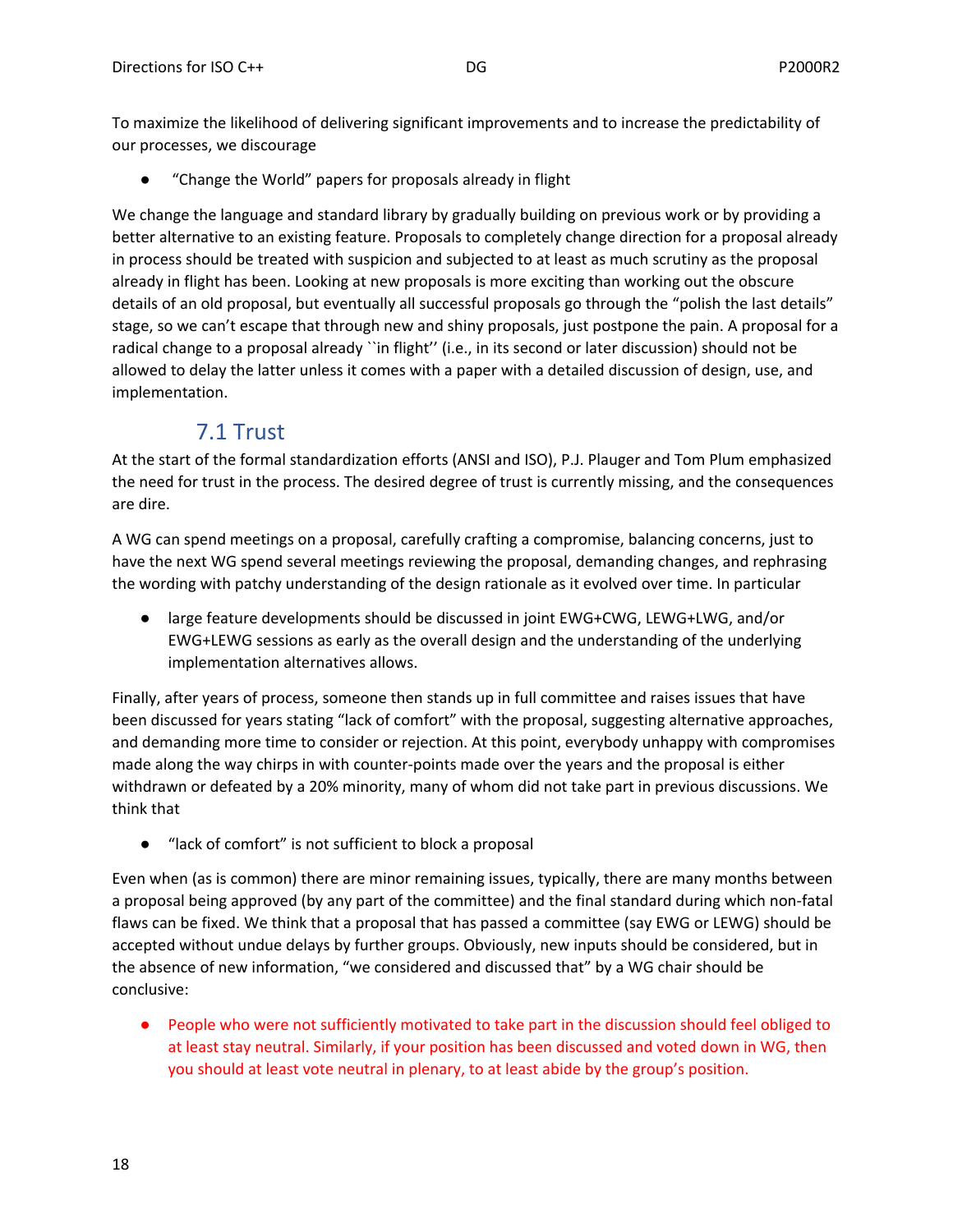Unfortunately, this principle is easily gamed by people who break it to block proposals they don't like. This has been observed in the committee and has led to resentment and erosion of trust.

At a first approximation,

- No proposal is ever perfect.
- Different people have very different ideas of what degree of perfection is needed for a proposal to be part of the standard (or part of a TS).

"The last bug" is a common programmer's joke and our language specification reads like a program in a poorly defined language (English) without advanced control structures, without abstraction mechanisms, and without a compiler. Consequently, perfection will always elude us and we should take that into account when we decide what is "good enough" for a standard (or a TS).

We have seen proposals move forward with issues lists to be considered before a final vote or even after. We strongly encourage that approach to make progress

- If a proposal is fundamentally sound, it should be moved forward, even into the WP text
- Refinement of text can (and should) happen later
- There are problems that are unlikely to be found until after the wording for a proposal is integrated into the WP text (as in software development: "integrate early to allow testing")
- Addition of desired but incompletely-developed features can wait until later, even to a later standard
- As the shipping date for a standard approaches, the efforts to "polish" the text and drain the issue lists should be redoubled at the expense of effort on new proposals (as is currently done)

Through delays, a good proposal can get dated, failing to benefit from years of improvements and progress in the community. Note the file system TS and networking TS each has a decade of use behind them. Similarly, **std::variant**, **std::optional**, and **std::any** have a long history as independent proposals. That wouldn't be too bad if the reason was that significant improvements were added during the process. However, the current process tends to reduce proposals to their most conservative cores. Thus, some "novel" C++ features feel dated by the time they are accepted.

● Aim for prompt delivery followed by incremental improvements

Note that this approach can only succeed if the end-goals are reasonably clear.

● Articulate the end goals for a proposal

When triaging features for consideration, we propose that the WG chairs to put a higher priority on features that conform to these goals, but also keep a watch against features that

- Turn C++ into a radically different language
- Turn parts of C++ into a much significantly different language by providing a segregated sub-language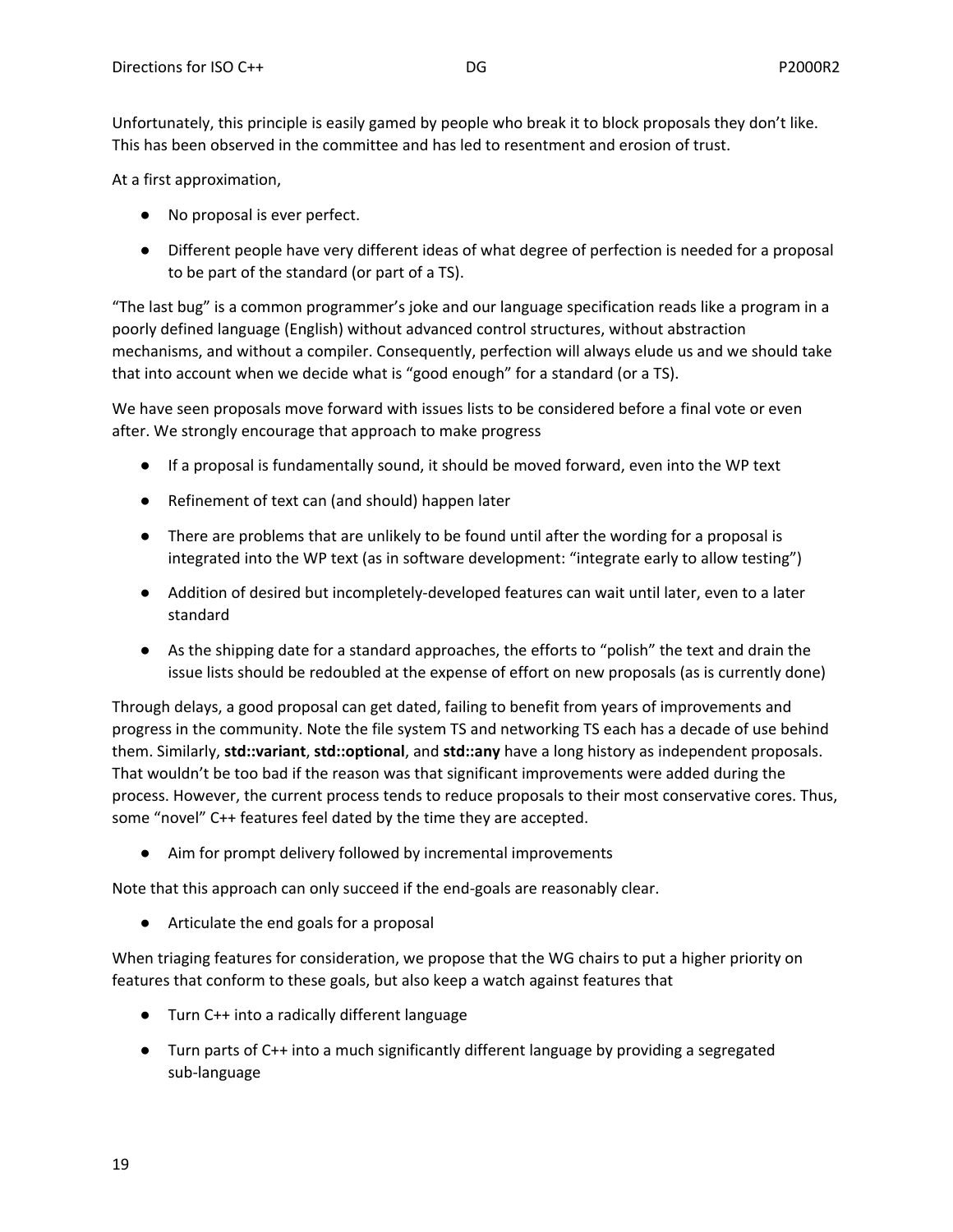- Have C++ compete with every other language by adding as many as possible of their features
- Incrementally modify C++ to support a whole new "paradigm" without articulating the end goal
- Hamper C++'s use for the most demanding systems programming tasks
- Increase the complexity of C++ use for the 99% for the benefit of the 1% (us and our best friends.)

The committee members and proposal authors are a group of volunteers who may have different aims, different views on industrial practice, different views of necessary skills, or different directives from the organization they represent. As we propose features, we urge the group to maintain cordial discourse, and aim for what is best for C++ as a language and not merely what is best for your company's current direction. This sometimes means willing collaboration with people with different aims and priorities. For the most part, we have been successful. More specifically, don't oppose a proposal just because:

- it is seen as competing with your favorite proposal for time/resources
- it is not relevant to your current job
- you have not personally reviewed it
- it is not perfect (according to your principles)
- it is not coming from your friends
- it is coming from someone you have been at odds with on different subject

Remember, we are writing a standard for millions of programmers to rely on for decades, a bit of humility is in order [Stroustrup,2019b].

### 7.2 Proposal processing

<span id="page-19-0"></span>WG21 does not lack for proposals. The interest is high and the number of proposals of each mailing has grown to more than 100. That's unmanageable for an individual with a day job. To stay focused on the priorities discussed in this document, we recommend that chairs focus at least 60% of their time on advancing these priorities. How that is done is entirely the chairs prerogative. For example:

- Raise the barrier for repeated presentation of and voting on failed proposals.
- Require a clearly specified written rationale for each proposal.
- Require a short written tutorial for each proposal.

For any non-trivial proposal, it is not obvious how to use the new facility well in combination with other features. It is easy to say "teaching this is easy" but such statements should be backed-up with examples and experience report (or be clearly marked as conjecture). In particular, for whom is learning and using a new feature easy?

- Never assume that the use of a proposed feature is easy and obvious to everybody.
- Never assume that the need for a proposed feature is obvious to everybody.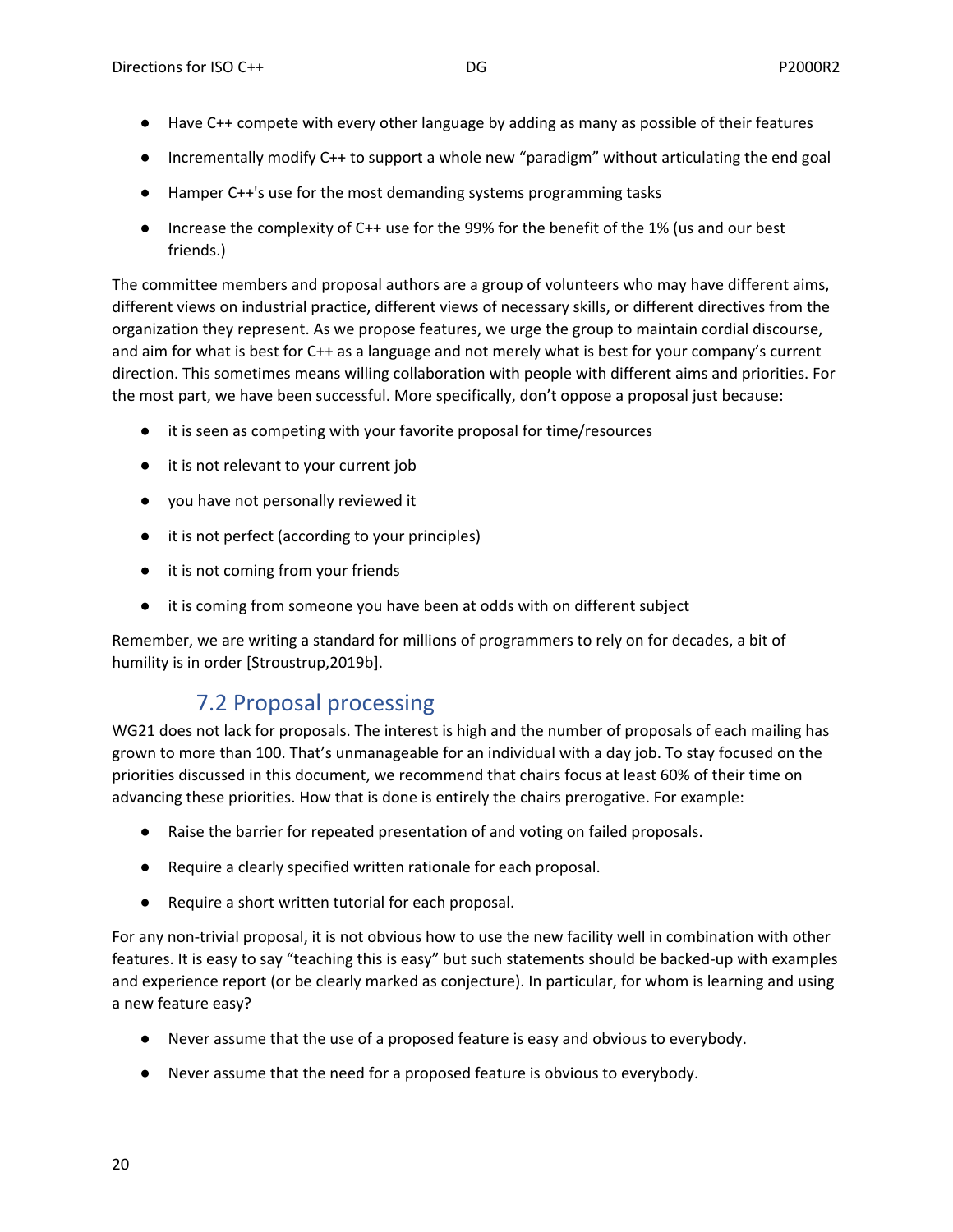The volume of proposals is such that people are not able to track all upcoming votes. This has led to "no" votes in WGs and plenary. We ask the committee to consider process improvements that improve this communication and notification, but also ask that members actively review and discuss with others their proposal progress, so that the burden is fairly spread. At one time, Alistair Meredith did a great job of summarizing the flow and progress of each paper prior to C++11. Today this is unmanageable for one person. We have noted other forms of process improvement that has helped improved communication, and understanding the issues as we review papers. These include use of githubs, and summary notes recorded for each proposal, to save readers the bother of going through each meeting minutes to trace the history of a proposal and find the related papers. We do not necessarily enforce any particular methods, but feel some method should be considered to allow other groups to track progress:

- WGs and SGs should maintain an up-to-date brief list of the status of proposals being processed.
- WGs and SGs should as far as possibly announce what proposals will be up for discussion

Such lists should be easily accessible. It is not good enough to have information aimed at keeping people who are not regular members of a WG or SG posted on a hard-to-find mailing list requiring separate signup.

Remember the need for trust (§6.1):

- "I didn't have time to read the document" is not sufficient reason to oppose (provided the paper was submitted on time)
- "I don't understand" is not by itself sufficient reason to oppose (give reasons and examples why your lack of understanding is not just your own problem)

### 7.2.1 Guidance on Converging on unified proposals

<span id="page-20-0"></span>In our experience, nearly all major proposals and a few medium proposals since C++11 have triggered alternative proposals. These lead to divergent consensus. In some cases, an alternative proposal has been brought forward at the last moment, only because it sometimes take that long for people to understand the original proposal, to have a partial implementation of the original, see the other possibilities, or, very occasionally, it just takes that long to take notice. Sometimes, these alternative proposals have come with riders for scope creep.

We have seen this time and time again, e.g., with Concepts, Executors, and Contracts. Undoubtedly, we will see it again with future proposals. This is a good sign because it is an indication that the community cares deeply enough to want the best, and to have it represent the broadest community possible. In the following guidance, we are specifically referring to design differences, rather than implementation differences, though we accept some amount of implementation consideration needs to be factored in.

The problem of ratification of the first iteration usually comes as to when is the scope sufficient for a first design to be added to the Standard when there are divergent design directions:

- Which of several relatively attractive design proposals to choose and why?
- Which extra feature to add and why?
- What features of the status quo should be removed and why?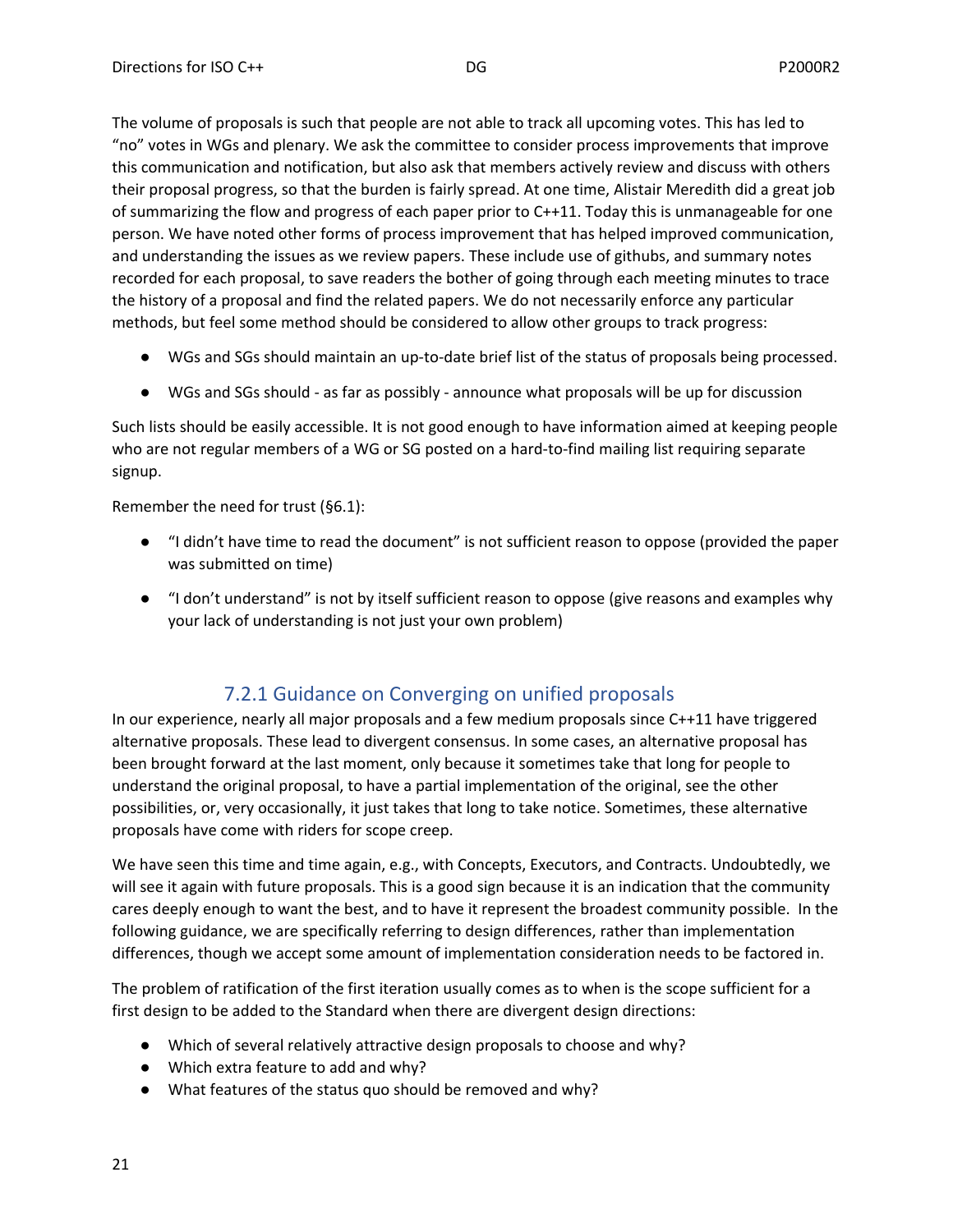● Which feature should be modified and why?

Admittedly convergence is hard, especially in an emotionally charged environment, with ratification deadline bearing down, where everyone now has a huge stake. We can only ask that stakeholders try hard to adhere to the following as we have observed it to work in the past because stakeholders have come with a willingness for honesty, compromise, wish for progress, a unified goal and a long-term realistic future perception, lacking ultimatums. Though it may be obvious, it is still worth stating:

- Aim for minimal intersection or union set that at least satisfy as many major stakeholders as possible. But do not aim for all possible stakeholders as that is untenable.
- Once you have competing proposals, work hard to get a minimal starting set, instead of building everything into the first iteration. This is surprisingly hard and should not be underestimated.
- Resist the urge to add a favourite rider feature in the initial iteration, especially when the door seems partly open to inject a significant change. This demands a great deal of discipline.
- Authors of competing proposals should get together to write a joint paper (or papers) comparing the proposals with key usage examples and key implementation issues.
- Always think in the long term, that this initial entry into the Standard is just there to gain initial experience with a minimal set, but know that if successful there is room for addition. Probably the best example of that is constexpr.

Examples of successful iteration improvements that we urge you to use as template in seeing a long-term view of major proposals and how we build on previous work follows. In all cases, we have found a collaborative and common vision helps to soothe individual egos.

- Templates (simple non-member templates -> member templates -> additional template kinds -> concepts)
- Lambdas (non-polymorphic -> polymorphic -> constant-evaluated ->? recursive),
- Constexpr (single return statement -> general statements -> dynamic allocation & more ->? reflection).
- In many ways this also applies to library components (e.g., concurrency facilities).

Note that some differences are irreconcilable. In such cases, the committee has to make choices. We are not asking people to create bloated messes just to plaster over fundamental differences. C++ cannot be all things to all people.

#### 7.2.2 ABI Stability

<span id="page-21-0"></span>We believe that ABI breakage, both in the language and the library, should be considered on the merits of each individual proposal which necessitates such a break. We do not believe the labeling of any specific C++ standard as "your chance to break ABI" to be healthy for the future of C++. Such a label would encourage ABI breaks which may not bring a correspondingly high benefits to offset the cost of said ABI break. [P1654](http://www.open-std.org/jtc1/sc22/wg21/docs/papers/2019/p1654r0.html) contains some additional questions, observations and summaries of past ABI breaks (see, in particular, "Section 3: Past ABI breaks").

We urge the creation of an ABI impact review board to triage ABI breakage proposals. Given the impact ABI changes can have on various implementations, it would seem such a board would be in the best position to evaluate the effort and consequences. The board would make recommendations, and as a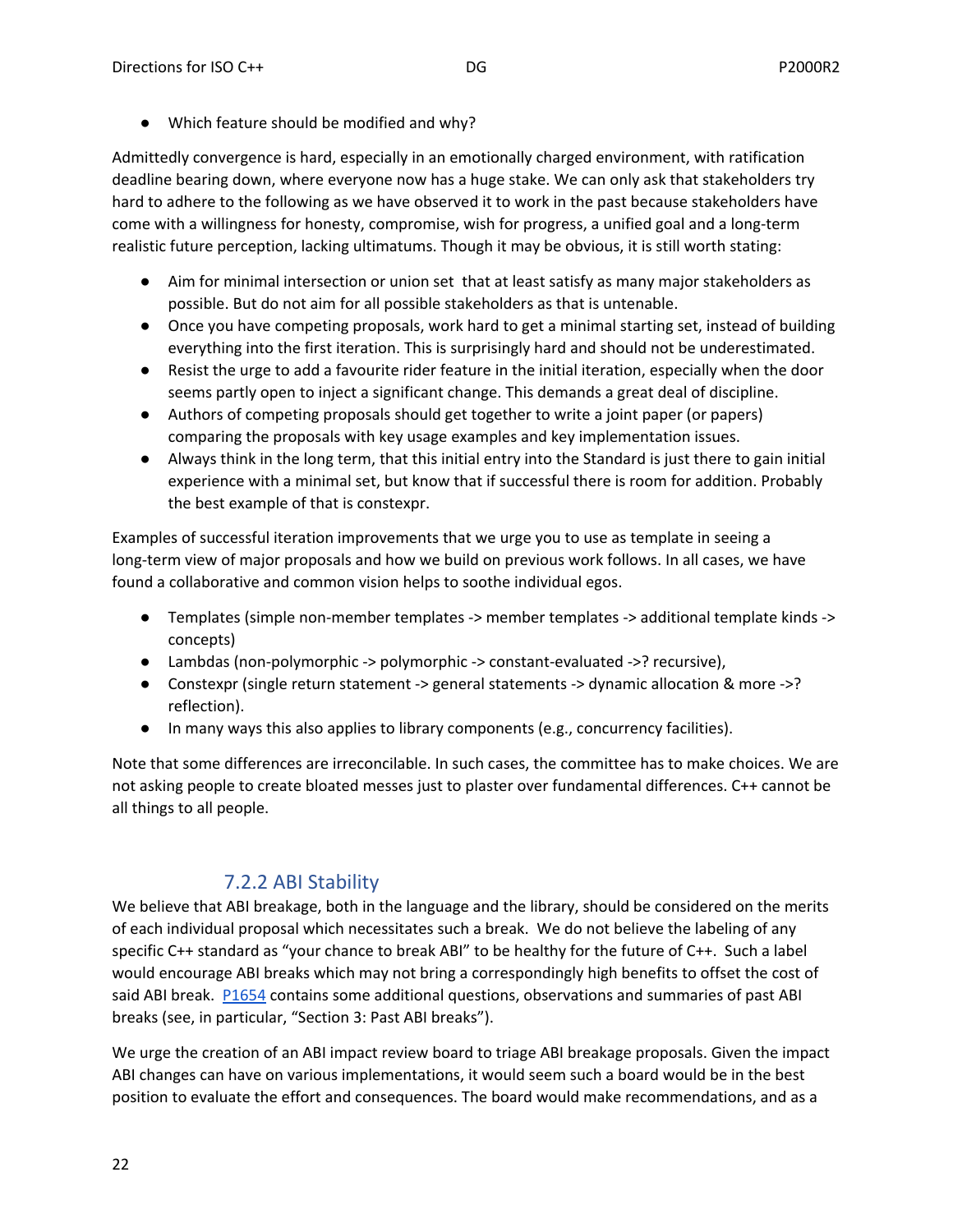group it would also prevent any one single implementation from over-weighing their influence. We therefore suggest the board includes at most two representatives for any product/company (one for the core language and/or one for the standard library); that does not exclude input from other people, of course: representatives are encouraged to consult with the experts they know.

We also envision a group dealing with interoperability with other languages and standards (e.g., POSIX) which could be a separate SG or part of this group.

# 7.3 The role of TSs

<span id="page-22-0"></span>Technical Specifications (TSs) have become popular. In theory, they provide an intermediate stage where major new features can be discussed, specified, tested under fewer constraints than for the standard itself, and later be moved into the standard with changes based on the experiences gained. The move from a TS to an IS is supposedly simplified by the significant work to complete the TS and the experience gained.

In practice, this seems to work reasonably well for libraries, though we see examples where facilities are stripped from a proposal as being too advanced, rather than pushed forward for experimentation. For language features, the experience is less positive. It seems that the barrier to entry into a TS is not significantly lower than for an IS, and the effort devoted to complete a TS detracts from experimentation, freezing the language feature in time, years before acceptance. After the TS, most of the design and specification issues are then revisited a second time. Thus, a TS becomes a method for delaying a proposal. Also, a TS doesn't seem to be sufficient to encourage multiple implementations. This implies that large parts of the C++ community doesn't get to use the facility, large organizations using multiple compilers can't experiment with the TS at scale, and tool builders hold back waiting for a "proper standard" supported by all major implementers. Consequently, detractors can dismiss the experience reports and clamor for novel alternatives.

We recommend

- Use TSs for library components.
- Don't use TSs for a language feature unless the feature is a mostly self-contained unit.
- Never use a TS simply to delay; it doesn't simplify later decision making.
- When proposing a TS, specify the "aim": what the TS is supposed to learn or achieve.
- List "exit criteria" (TS to IS or whatever target) to allow people to determine whether the work is complete and whether it succeeded.
- Consider other vehicles such as SG (Study Groups), IS, and not just TS
- Consider some or all the following incomplete list of frequently asked questions in your deliberations and TS proposal and record their answers along with the aim and exit criteria:
	- o Is there an implementation?
	- o Is it a Library or Language proposal, or does it involve both aspects?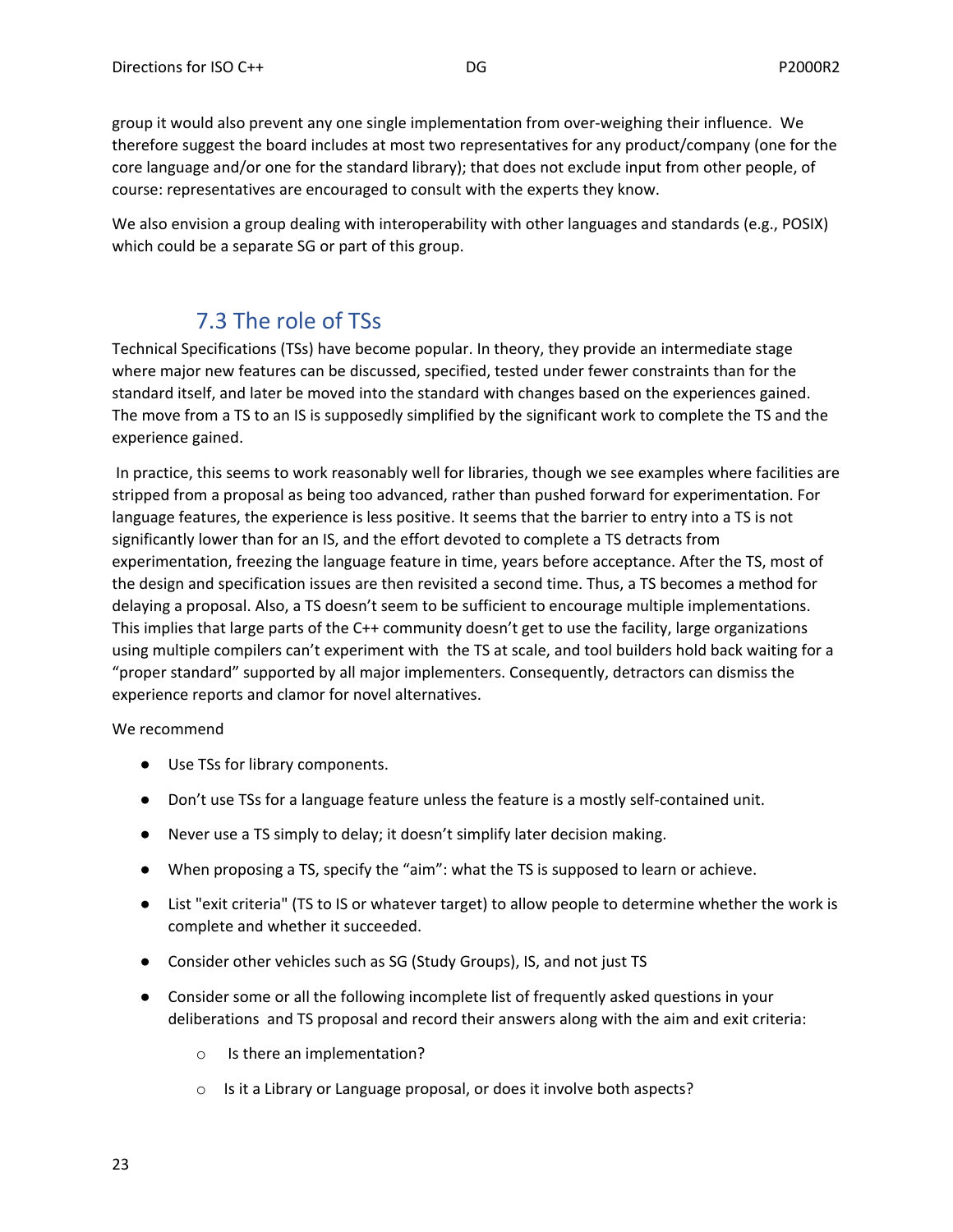- $\circ$  Is the proposal a foundational proposal, meaning many other C++ aspects/proposal depend on it, and/or it depends on many other C++ aspects/proposals?
- o Is it independent of aspects of the language?
- o Are there competing design proposals?
- $\circ$  Is the proposal complicated or large that you fear there will be error in design decision?
- o Is it a research idea?
- o Is there substantial invention?
- o Can it be staged?
- o Is there a subpart that deserves to be in IS?
- o Is the wording complicated or unconventional?
- o Will the proposal benefit from early integration (can be applied to a WP)?
- o Will you get feedback/testing only after TS publication or IS publication?
- o Is there a motivation to slow down a proposal?
- o What would it take to turn the TS into an IS?
- $\circ$  Are you juggling a large number of related or dependent proposals (other proposals that depend on this proposal)?
- o Are you aiming for user feedback?
- o Are you aiming for implementation feedback?
- o Is there a scheduling concern to make C++xx for it or its dependents?

We have found some or all these questions are always asked anyway at each SG deliberation, so proposers should consider them early on. Expect the DG to offer non-binding advisory (TS or IS or other target) in some cases and we hope you weigh our opinion as part of your decision process.

If a proposal isn't ready for the standard let it be improved or rejected in the appropriate WG or SG (Study Group). Don't add a formal TS process.

## 7.4 "Details" vs. Design

<span id="page-23-0"></span>The committee spends most of its time on details that the average programmer will never notice. A lot of that is necessary. However, it seems that most members spend most of their time on such details during the design phase; that's wasteful and weakens the language as experienced by users. Instead, early on in the process, try to spend the majority of time on design issues, such as:

● What problems are this feature meant to solve? (D&E recommends not to accept a feature that doesn't solve two apparently unrelated problems)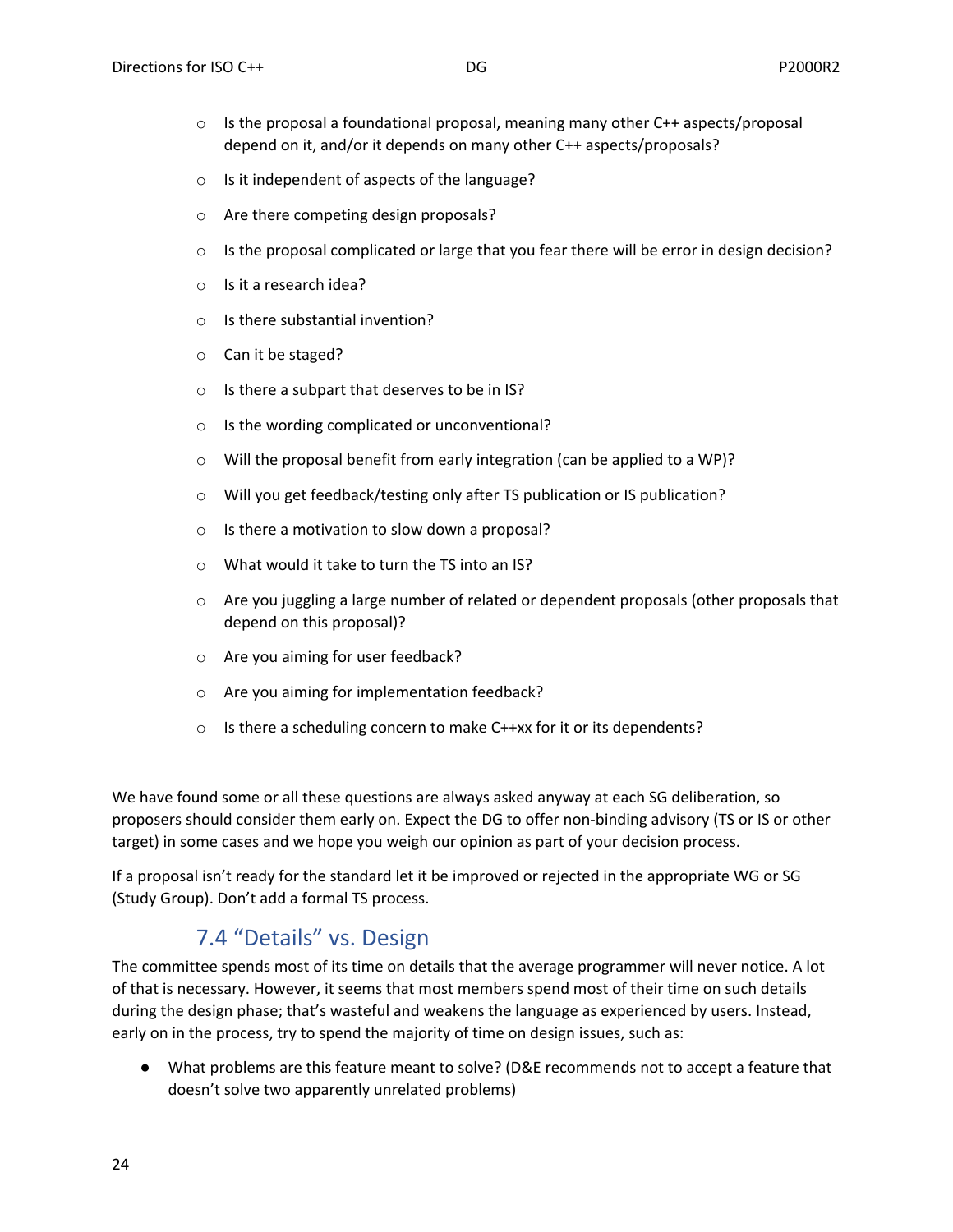- What alternative solutions are possible?
- What related features should be considered simultaneously with this one?
- How well does this feature fit with the general style of the language and standard library?
- Is this feature aimed only for a few language or library experts or will it be used in application code?

An individual proposal is essentially never useful in isolation; it will work in combination with other features:

- Consider every feature in the context of features with which it will be used
- Don't approve a set of related features one by one, evaluate them together

In particular, cluster related proposals (language and library) together.

● Be fair when comparing alternative proposals

In particular, try hard to give discussions of advantages and disadvantages equal weight for each alternative. Presenting only advantages for a "favored proposal" and only "disadvantages" for an unfavored alternative is not acceptable.

During the design phase, write and maintain a tutorial for the feature. It will help others understand what the feature is supposed to achieve and help keep features aimed at "ordinary programmers" from drifting into expert-only territory. A good tutorial usually goes from the simple towards the more advanced and from the concrete to the more abstract; the tutorial in K&R is an excellent example.

The text of the standard should be precise and comprehensive. It is not supposed to be a tutorial, but the ideal is that after some "acclimatization" an experienced programmer should be able to interpret the text with some confidence. This is not currently the case. When crafting WP text

- Consider readability by people not members of the WG crafting the text
- Non-normative notes can be useful
- Short examples can be very useful
- Try not to change the meaning of terms common in the C++ community
- Where possible, use terms common in the C++ community

Remember that compiler writers and standard-library implementers are not the only target audience for the standard (or a TS).

## 7.5 Rationale, Design, and Wording

<span id="page-24-0"></span>We have a standing document on how to submit a proposal:

#### <https://isocpp.org/std/submit-a-proposal>

which in turn links to a paper from 2012: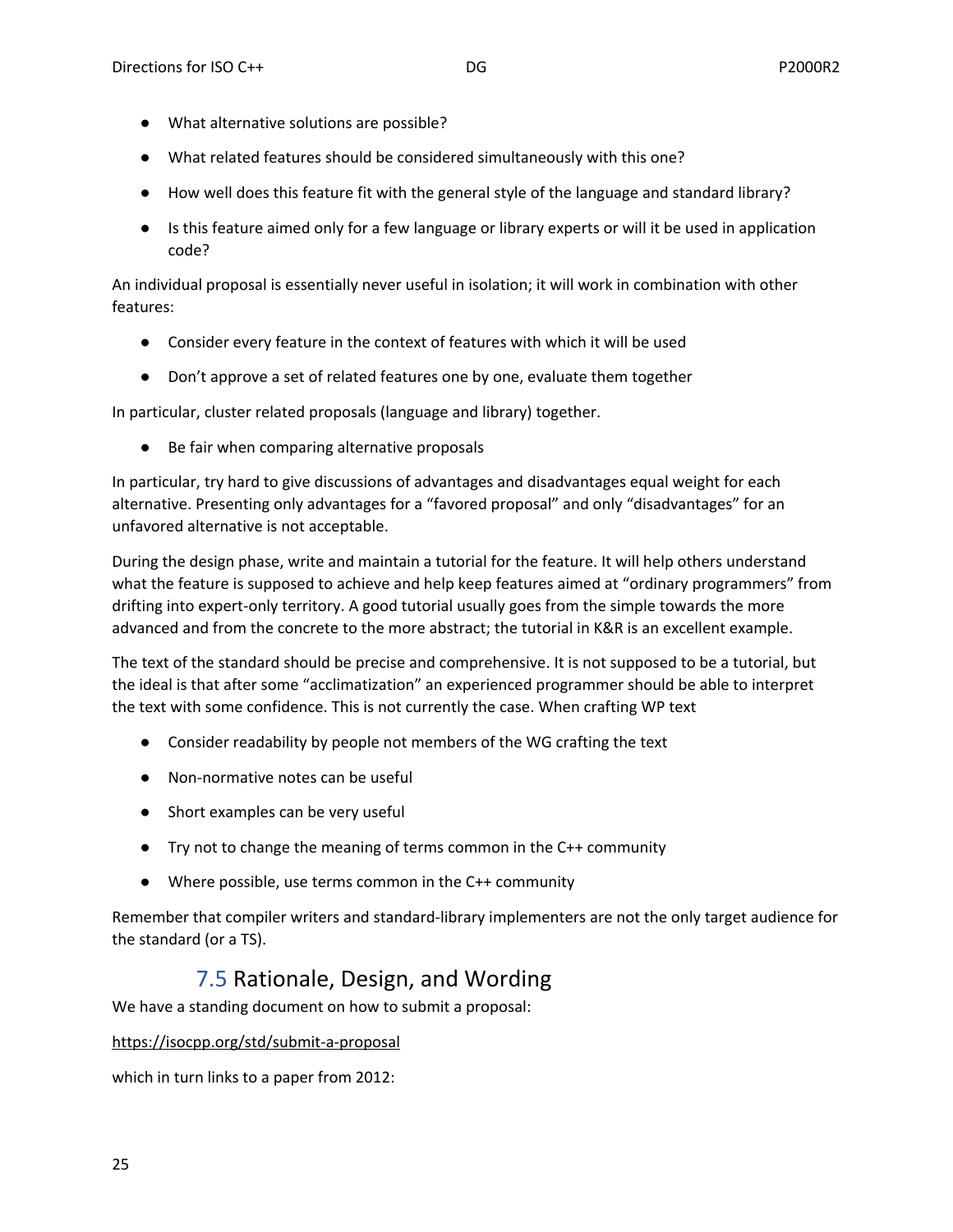#### <http://open-std.org/jtc1/sc22/wg21/docs/papers/2012/n3370.html>

These two papers form great starting point on what a good initial proposal should look like. However, we have observed that the rationale and design parts are often left out of later documents containing wording and often not maintained to reflect decisions during the time taken to process the proposal. This time is typically multiple years and covers multiple meetings in multiple WGs. This can be a significant barrier to understanding and a source of confusion. For example "Is the wording in Pxxxx supposed to reflect the design in Pyyyy?" How would I know? It can be significant work finding out, often involving searching through the wikis for multiple meetings. Non-members of the committee cannot do that, so they really can't understand what is being proposed.

It has become popular to start papers with a change record. This is welcome and useful, but not sufficient because applying multiple deltas - and often deltas to deltas - to a document requires significant effort and can be a source of misunderstanding.

We therefore suggest that the rationale and design discussions from early papers are carried through and maintained in later wording documents. This makes documents larger, but people can skip what they don't feel the need to read. Having all in a single document also provides redundancy that can help spot mistakes. It should also help decrease the confusion that often happens when a proposal comes up for final vote so that people who have not been following the proposal closely have to catch up.

### <span id="page-25-0"></span>7.6 Balance of concerns and engineering approach tradeoffs

Successful language design - like all successful engineering - requires fundamental good ideas and balancing constraints. Optimizing for one thing - in one direction - may succeed for one application area for one moment of time, but eventually the result dies for lack of adaptability. In our case, focusing exclusively on performance deprives us of new entrants into the community and the new ideas they bring. It also leaves us wide open to becoming blindsided by changes in hardware or optimization techniques. Super-optimized code tends to run poorly on next year's architecture and only run well on the kind of tasks for which it is optimized. This is particularly true if language facilities are modified to support specific optimizations. Furthermore, optimizations are often devoid of fundamental good ideas; they focus on tuning some status quo.

On the other hand, optimizing exclusively for ease of use can lead to very slow code. That must be avoided. There are a variety of techniques for dealing with the elegance vs. performance dilemma. One is the onion principle: there is an elegant, reasonably performant, and usually type safe "layer" that most people can use most of the time. When more performance or more special cases need to be handled, we peel off a layer and gain more control, more performance for specific cases, and more opportunities for errors. If that's not enough, we peel off yet another layer. This can go on until you directly manipulate specific hardware features. The reason for referring to that as the onion principle is that "each time you peel off a layer you cry more." Another technique for gaining both performance and simplicity is to replace standard-library components with compatible or close-to-compatible implementations tuned for a specific set of uses.

To serve its community well and thrive, C++ must address the real problems of a huge community, rather than obsess over extreme demands of a relatively small group of experts. Performance is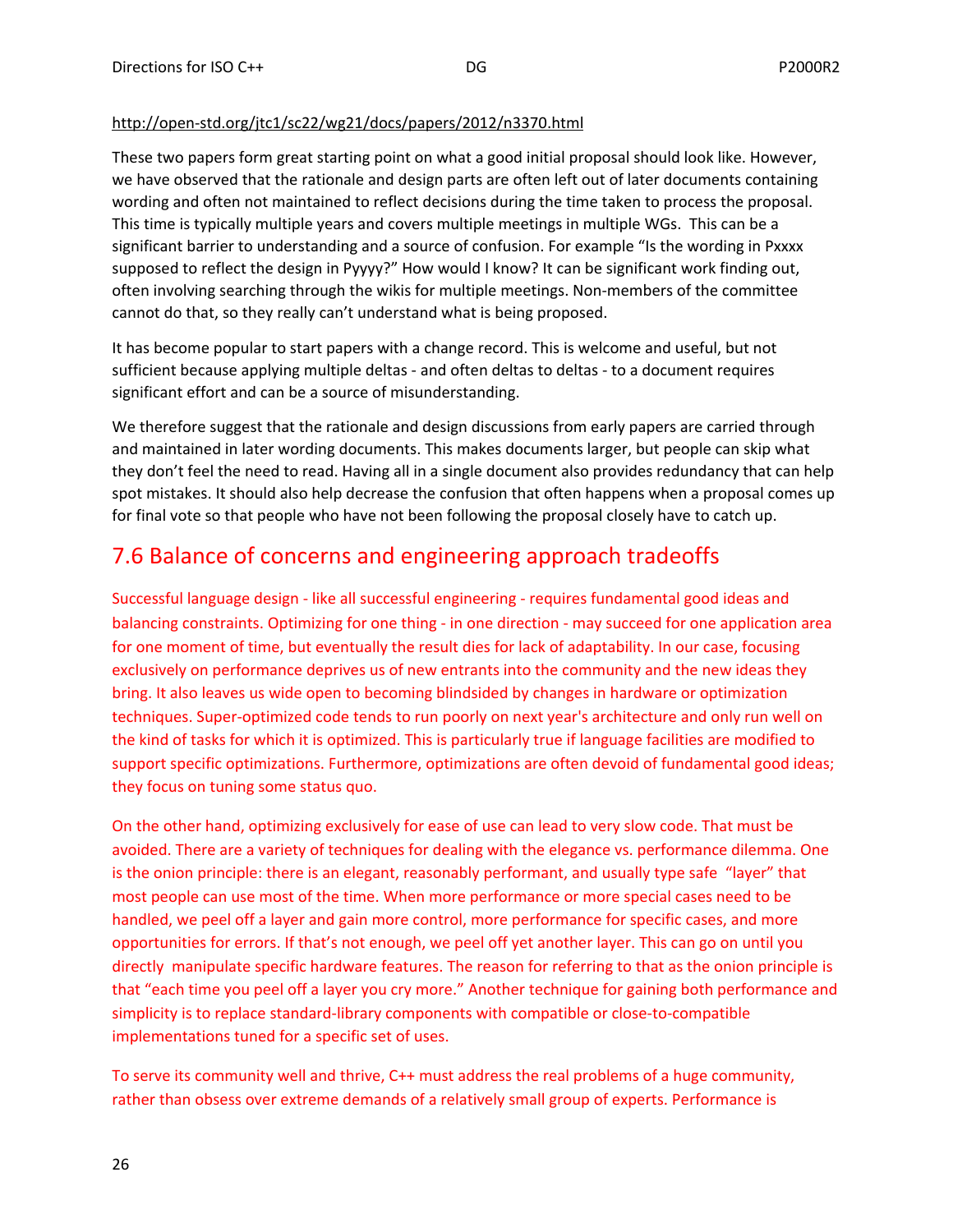important, but it cannot be the only concern of the community: simplicity, safety, toolability, ease of teaching, maintainability, composability of software from different sources, compilation speed, and stability are other essential concerns. There are many ways of improving performance, including cleaner code, coding guidelines, optimization hints, specialized implementations of standard components, specialized libraries, optimizers tuned for specific hardware, and specialized ABI for specific application areas.

C++ has survived for 40 years by carefully balancing concerns, learning from experience, and avoiding chasing fashions. It started up with two aims:

- utilize hardware well
- offer effective abstraction mechanisms

When given a choice between adding language features to address a problem directly and improving the abstraction mechanism, the bias was in favor of the latter. This served us well as hardware and programming techniques evolved. Furthermore, there is a constant tension between

- evolve to better address novel challenges
- stability/compatibility

When given that choice, the choice almost always was to do both. That leads to a large, more unwieldy language, but it doesn't cut users off by the knees, forcing them to choose between adopting new languages (always tempting) and avoiding costly reworking of their code.

Every language has made different engineering tradeoffs, but few have succeeded in C++'s core domains. Those language design trade-offs are engineering choices in portability vs performance vs productivity. We do not focus on any one of these to the exclusion of all others.

The nirvana of programming, one that offers world-class performance, unmatched productivity, and full generality, simply does not yet exist. Until such a nirvana appears, it will be necessary to make engineering tradeoffs among performance, productivity, and portability.

# <span id="page-26-0"></span>7.7 C++ future online and F2F

The current pandemic may last for many more months and possibly pandemics will become more frequent, so we should adapt to a possibly hybrid development model of being online and/or F2F. The committee has pivoted extremely quickly with multiple SGs coming online as we face a rolling ban to F2F meetings which seems to expand continuously.

There are some cautionary observations:

- Many members are overwhelmed as their work (and life in general) is complicated by lock-downs and the variety of organizations they are part of tries to maintain progress by adding more meetings.
- Each week there are many WG21-created (WG and SG) meetings. Few if any can attend them all and many can't consistently attend all meetings of groups they traditionally attend in person.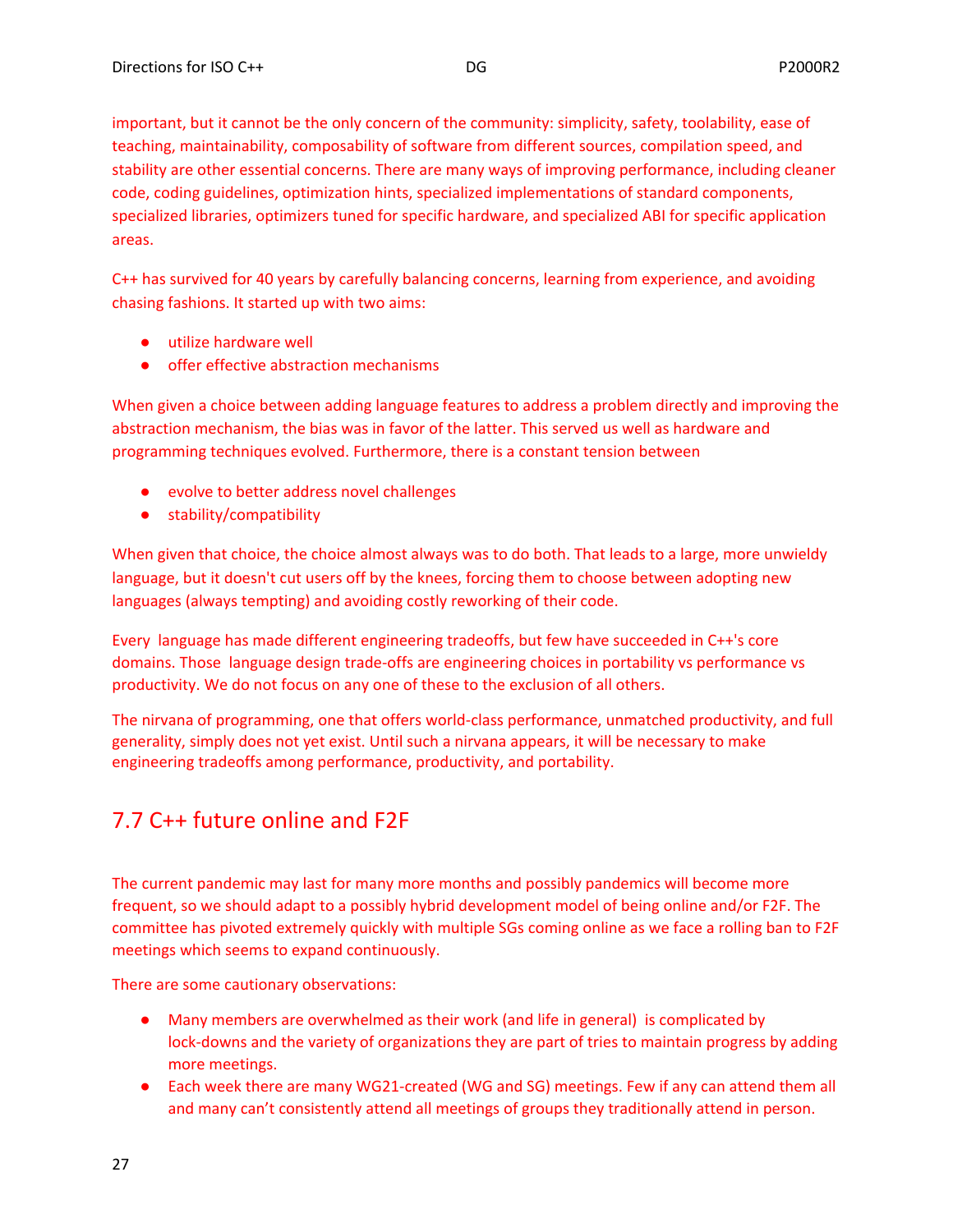- The on-line meetings have a changing sets of attendees, often with proponents of new features turning up in large numbers. Often traditional "stalwarts" of a group are missing.
- For some, the steady stream of "mailings" and meetings are hard to keep up with as they disperse effort among other commitments. It can be very hard to disengage from "day job" tasks.
- The WG21 mailing lists alone produce in total between 1,000 and 3,000 messages a month, which is a large volume of traffic to keep on top of.
- The week-long face-to-face meetings allowed people to concentrate on WG21 progress sometimes across WGs and SGs. Such concentration can be hard to achieve for many short specialized meetings. There is no time for "the cache to be loaded."

We are concerned that this train has cars going at different speeds in many directions: it is hard to maintain a direction when we cannot meet F2F. Many short meetings favor progress on smaller, easier to isolate, features over major features with broad impact on the language and/or standard library.

We should be careful when we change our processes. People can't keep up when the content, logistics and process are changing very fast. We should also be very careful not to critically rely on processes and tools that some people are not familiar with and possibly cannot utilize from their work (or home) locations. There is a bewildering variety on on-line collaboration tools, video-conferencing systems, IMs, calendar systems, etc. Many would prefer to work on C++ than learning and keeping up-to-date with a shifting set of collaboration facilities and conventions.

# <span id="page-27-0"></span>8 The C++ Programmers' Bill of Rights

This note was posted to reflectors, presented at the June 2017 Toronto meeting and discussed. We propose that it be formally adopted by WG21:

# <span id="page-27-1"></span>8.1 "The C++ Programmers' Bill of Rights."

We, the ISO C++ Standards Committee, promise to deliver the following to the best of our ability, assuming user code adheres to the current standard:

- 1. *Compile-time stability*: Every significant change in behavior in a new version of the standard is detectable by a compiler for the previous version.
- 2. *Link-time stability*: ABI breakage is avoided except in rare cases, which will be well documented and supported by a written rationale.
- 3. *Compiler performance stability*: Changes will not imply significant added compile-time costs for existing code.
- 4. *Run-time Performance stability*: Changes will not imply significant added run-time costs to existing code.
- 5. *Progress*: Every revision of the standard will offer improved support for some significant programming activity or community.
- 6. *Simplicity*: Every revision of the standard will offer simplification for some significant programming activity.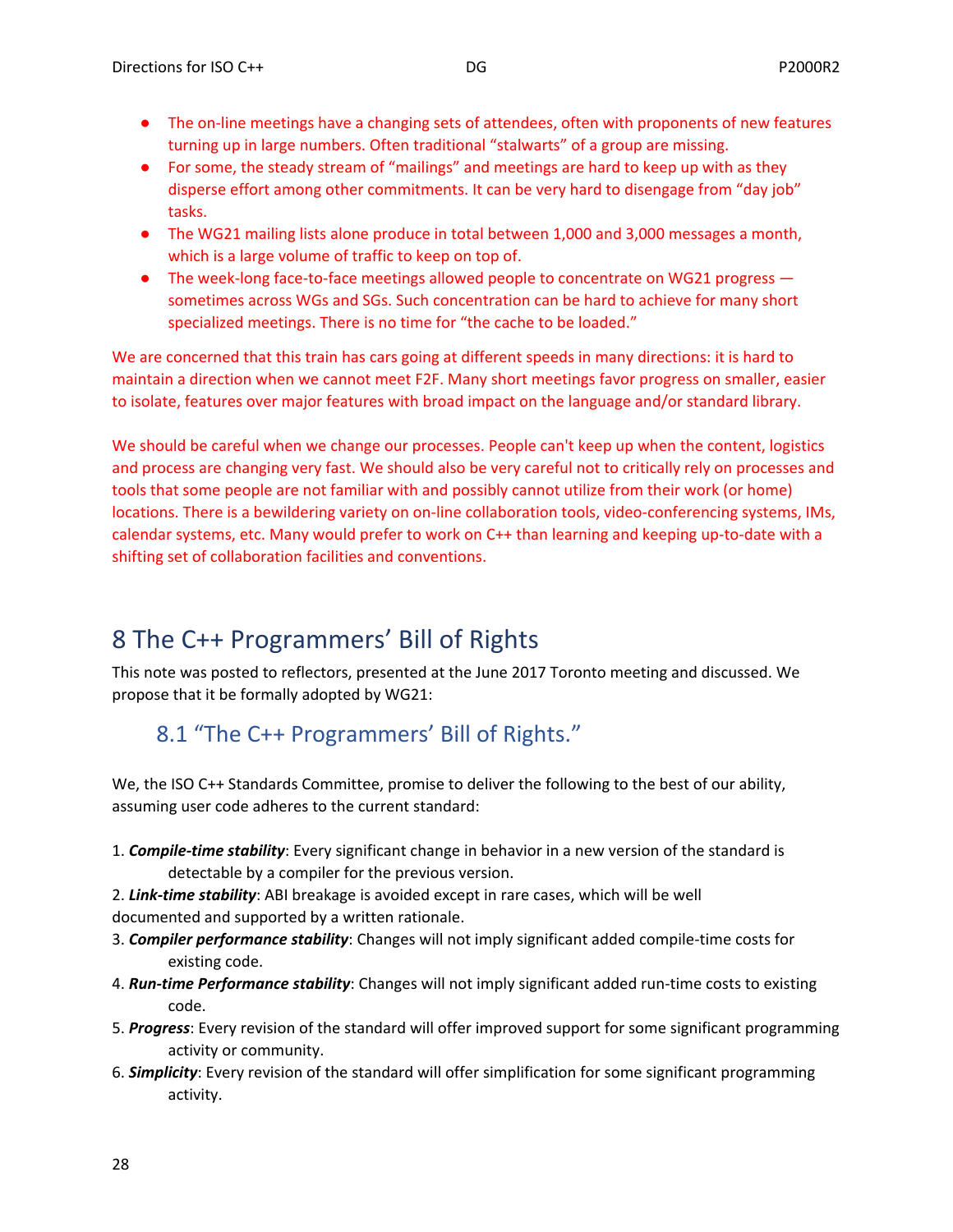7. *Timeliness*: Every revision of the standard will be shipped on time according to a published schedule.

Note "to the best of our abilities". These are ideals or guiding principles, rather than executable statements. For example, if a function is added to a header file, the compilation of code that includes that header will slow down imperceptibly. That's acceptable. Adding enormous amounts of code to a header so that compilation slows noticeably would be another matter.

Note that the "improved support" in "improved support for some significant programming activity or community" can be just about anything, such as a language feature, a standard-library, a hook for tool support, a generalization of an existing set of features. It is not our aim to destabilize the language with a demand of constant change; rather to help the committee focus on what is significant to the community as opposed to insignificant changes and churn.

These are ideals. They are what we would like to see done. If we succeed, most users will be very happy. However, they are not a recipe we could blindly follow to deliver a new standard. As is typical for ideals, they can conflict: there are tensions among the desired goals. This is common: Ideally, we want quality, on-time delivery, and low cost of products, but we know from experience that it is very hard to get all three. We want freedom of speech and absence of verbal intimidation, but balancing those two can be very hard. It is the same for the ideals of the "The C++ Bill of Rights"; we want all, but the committee will have to make hard choices.

These are ideals. They are meant to be rather grand statements, rather than nit-picked long sentences watered down by adjectives and caveats. It will be up to the committee members to interpret the ideals in the light of real design and scheduling problems.

There are just seven ideals listed and they are quite general. We could add many more, but a laundry list of specifics would dull the appeal and be impossible to remember in the heat of discussions about direction, what can be delivered when, and specific technical concerns.

# <span id="page-28-0"></span>9 Caveat

The members of the direction group have been members of the standards committee for decades. We were (we think) chosen because we have deep and broad experience with the C++ technology, use, and community. We all have well-documented track records. In the role of members of the direction group, we try to serve the good of the C++ community as a whole. It is not possible to completely separate what we consider best for the C++ community from the specific proposals we work on, but we try not to unfairly favor our own proposals. Similarly, we try not to discourage proposals or actions just based on personal biases. Some of our recommendations may not be universally appreciated, but nothing we say is meant to insult anyone.

Some of the recommendations here could be seen as contradictory. We see such as fundamental tensions in a design, requiring tradeoffs, rather than contradictions. Design is hard, design by committees is even harder.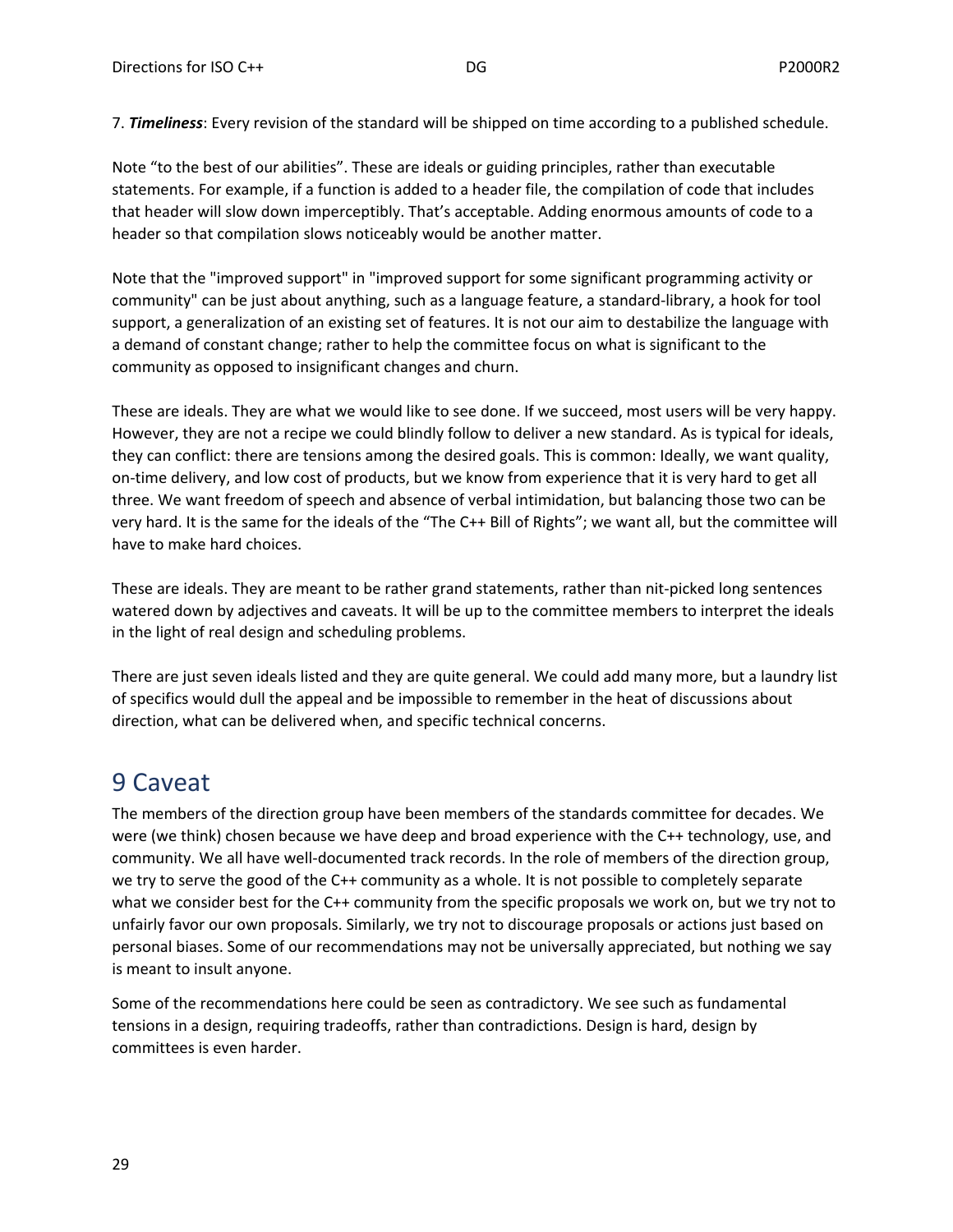# <span id="page-29-0"></span>10 Acknowledgements

Many of the arguments and points of view have a long history in the committee. Thanks to all who contributed. In particular, thanks to the authors of the documents we reference here.

# <span id="page-29-1"></span>11 References

- [Bastien,2018] J.F. Bastien: Feedback on 2D Graphic. P1225R0. 2018-10-02.
- [Berne,2019] Joshua Berne, Timur Doumler, Andrzej Krzemieński, Ryan McDougall, Herb Sutter: [Contracts](http://www.open-std.org/jtc1/sc22/wg21/docs/papers/2019/p1995r0.html) — Use Cases. P1995R0. 2019-11-22.
- [CG,2015] C++ Core [Guidelines](https://github.com/isocpp/CppCoreGuidelines).
- [Clow,2018] Marshall Clow, Beman Dawes, Gabriel Dos Reis, Stephan T. Lavavej, Billy O'Neal, Bjarne Stroustrup, and Jonathan Wakely: Standard Library Modules. P0581R1. 2018-2-6.
- [GDR,2016] G. Dos Reis, J. D. Garcia, J. Lakos, A. Meredith, N. Myers, B. Stroustrup: A [Contract](http://www.open-std.org/jtc1/sc22/wg21/docs/papers/2016/p0380r1.pdf) [Design](http://www.open-std.org/jtc1/sc22/wg21/docs/papers/2016/p0380r1.pdf) . P0380R1. 2016-07-11.
- [GDR,2017] G. Dos Reis, J. D. Garcia, J. Lakos, A. Meredith, N. Myers, B. Stroustrup: [Support](http://www.open-std.org/jtc1/sc22/wg21/docs/papers/2017/p0542r2.html) for contract based [programming](http://www.open-std.org/jtc1/sc22/wg21/docs/papers/2017/p0542r2.html) in C++. P0542R2. 2017-11-26.
- [Nishanov,2017] Gor Nishanov: C++ Extensions for [Coroutines](http://www.open-std.org/jtc1/sc22/wg21/docs/papers/2017/n4680.pdf) TS Document . N4680. 2017-07-30.
- [Hinnant,2017] Howard Hinnant: [Extending](http://www.open-std.org/jtc1/sc22/wg21/docs/papers/2017/p0355r4.html) <chrono> to Calendars and Time Zones. P0355R4. 2017-10-1.
- [McLaughin,2017] Michael McLaughlin, Herb Sutter, Jason Zink, Guy Davidson: A [Proposal](http://www.open-std.org/jtc1/sc22/wg21/docs/papers/2017/p0267r6.pdf) to Add 2D Graphics [Rendering](http://www.open-std.org/jtc1/sc22/wg21/docs/papers/2017/p0267r6.pdf) and Display to C++. P0267r6. 2017-07-30.
- [P1654] ABI WIP document. 2019-06-17.
- [Quora1] Can I use C++ for hard real-time embedded systems and kernel [development?](https://www.quora.com/Can-I-use-C-for-hard-real-time-embedded-systems-and-kernel-development)
- [Quora2] Does C-11 and C-14 make it easy to use -C++ in kernel [development?](https://www.quora.com/With-the-evolution-of-C-11-C-14-does-those-make-it-easy-to-use-C-in-kernel-development)
- [Saks,2016] Dan Saks "extern c: Talking to C Programmers about C++". CppCon 2016 keynote.
- [Stroustrup,1994] B. Stroustrup: The Design and Evolution of C++. Addison-Wesley. 1994.
- [Stroustrup,1993] B. Stroustrup: A History of C++: [1979-1991](http://www.stroustrup.com/hopl2.pdf). Proc. ACM HOPL-2. 1993.
- [Stroustrup,2007] B. Stroustrup: Evolving a language in and for the real world: C++ [1991-2006](http://www.stroustrup.com/hopl-almost-final.pdf). Proc. ACM [HOPL-III.](http://portal.acm.org/toc.cfm?id=1238844) 2007.
- [Stroustrup,2014] B. Stroustrup: [Programming](http://www.stroustrup.com/programming.html) -- Principles and Practice Using C++ (Second [Edition\)](http://www.stroustrup.com/programming.html). May 2014. Addison-Wesley. ISBN 978-0321992789. 1st edition 2008.
- [Stroustrup,2015] B. Stroustrup: [Thoughts](http://www.open-std.org/jtc1/sc22/wg21/docs/papers/2015/n4492.pdf) about C++17. N4492. 2015-05-15.